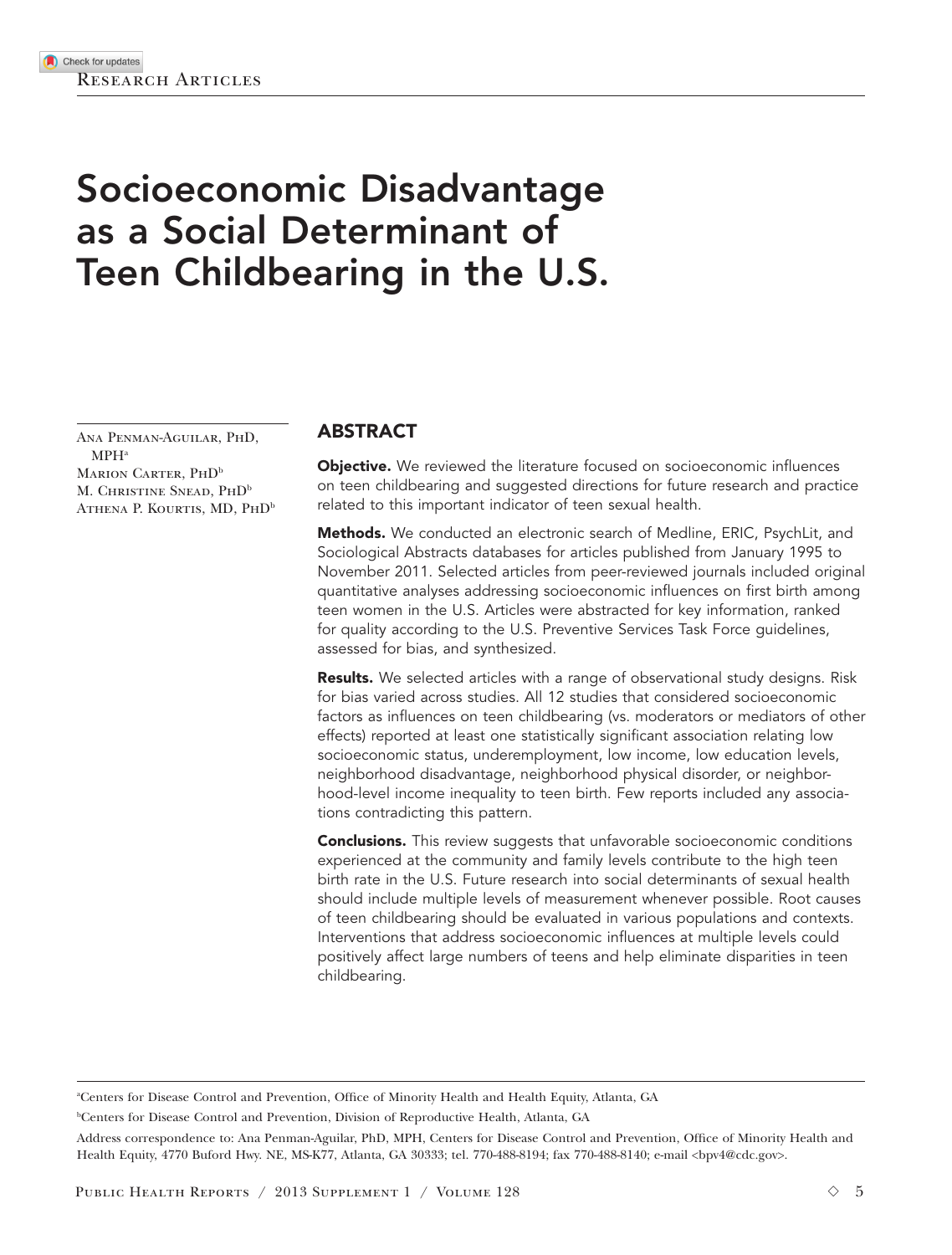The birth rate among teenagers aged 15–19 years in the United States has decreased dramatically during the past several years to a record low of 34.3 births per 1,000 population in 2010. Nevertheless, the absolute number of teen births remains high, with approximately 370,000 teen females aged 15–19 years having given birth in 2010.1 Giving birth in the teen years can limit one's social and financial well-being. $2,3$  Teen childbearing is also associated with adverse outcomes among infants born to teens, including preterm birth, low birthweight, and infant death.<sup>4,5</sup> The consequences of childbirth for a teen mother and her infant may vary according to individual circumstances (e.g., age subgroup and whether the pregnancy was intended). However, it is clear that the overall costs of teen motherhood for young women and their infants are substantial.

Primarily because of potential effects on mothers themselves, teen motherhood can be considered an indicator of suboptimal sexual health. The World Health Organization defines sexual health as "a state of physical, mental, and social well-being in relation to sexuality."6 The number of lives impacted as well as the racial/ethnic and geographic disparities that  $exist^{7,8}$ make this sexual health issue a priority for public health researchers and practitioners in the U.S.

Social determinants of health are "complex, integrated, and overlapping social structures and economic systems [that] are linked to lack of opportunity and to a lack of resources to protect, improve, and maintain health."9 They operate at levels beyond the individual and family, and they often represent the root causes of health outcomes observed at the individual and community levels. Various theories of how community-level socioeconomic factors contribute to teen childbearing have been proposed. For example, Wilson theorized that, in urban settings, social determinants such as pervasive lack of opportunity set into motion a chain of events that support early motherhood,<sup>10,11</sup> and a large body of work has been conducted to validate and expand upon his theories.<sup>12–15</sup>

Moore et al. published an extensive review of the literature on determinants of teen pregnancy and childbearing in 1995, finding that living in a disadvantaged neighborhood and family receipt of welfare benefits were both positively associated with teen birth. On a state level, however, higher Aid to Families with Dependent Children benefit levels were not as predictive of teen birth rates as were poor employment opportunities. Although the effect of maternal education on teen birth was inconsistent, it appeared to have a greater impact on teen birth than paternal educational achievement.16

In this study, we summarized a number of peer-

reviewed journal articles that were published after Moore et al.'s 1995 review. Like Moore et al.<sup>16</sup> and others,17 we conceptualized influences on teen motherhood as operating at multiple levels. However, our review was somewhat narrower in scope than theirs: we focused only on socioeconomic factors (vs. all determinants) and only on teen birth (vs. pregnancy as well). Our review considered individual-, family-, school-, and community-level socioeconomic influences on teen childbearing, and we summarized recent findings, identified gaps in the literature, and suggested directions for future research and practice related to social determinants of teen motherhood.

## **METHODS**

For purposes of this analysis, we considered socioeconomic factors to include educational attainment of the teen or her parent(s); family members' income, wealth, and occupation(s) (including some proxies for these); and community-level financial or material resources.

We conducted an electronic search of Medline, ERIC, PsychLit, and Sociological Abstracts databases for articles published from January 1995 to November 2011. The Medline search used the MeSH terms "socioeconomic factors" and "pregnancy in adolescence" linked by "and." We constructed similar search strings for the other three databases.

We reviewed titles and abstracts of the resulting citations for relevance to the topic of socioeconomic determinants of teen birth; we reviewed full-text articles when abstracts were unavailable. We then reviewed potentially relevant peer-reviewed articles in their entirety to determine whether they examined socioeconomic factors as determinants of teen birth. We also included articles considering socioeconomic factors as potential moderators or mediators of other effects (e.g., the intergenerational effect on teen birth of having a teen mother). However, we excluded those studies that conceptualized socioeconomic factors solely as confounders necessitating analytic control (e.g., studies whose authors followed the common practice of including education and/or income as control variables in multivariable models without explicitly focusing on their potential role as determinants of teen birth). Although access to sex education and family planning at the community level may at times reflect a community's overall financial or material resources, we chose not to consider articles for which access to these or other health-related services was the only socioeconomic measure discussed. One concern was that access to these services can be driven by need; thus, higher teen birth rates might, in some cases, lead to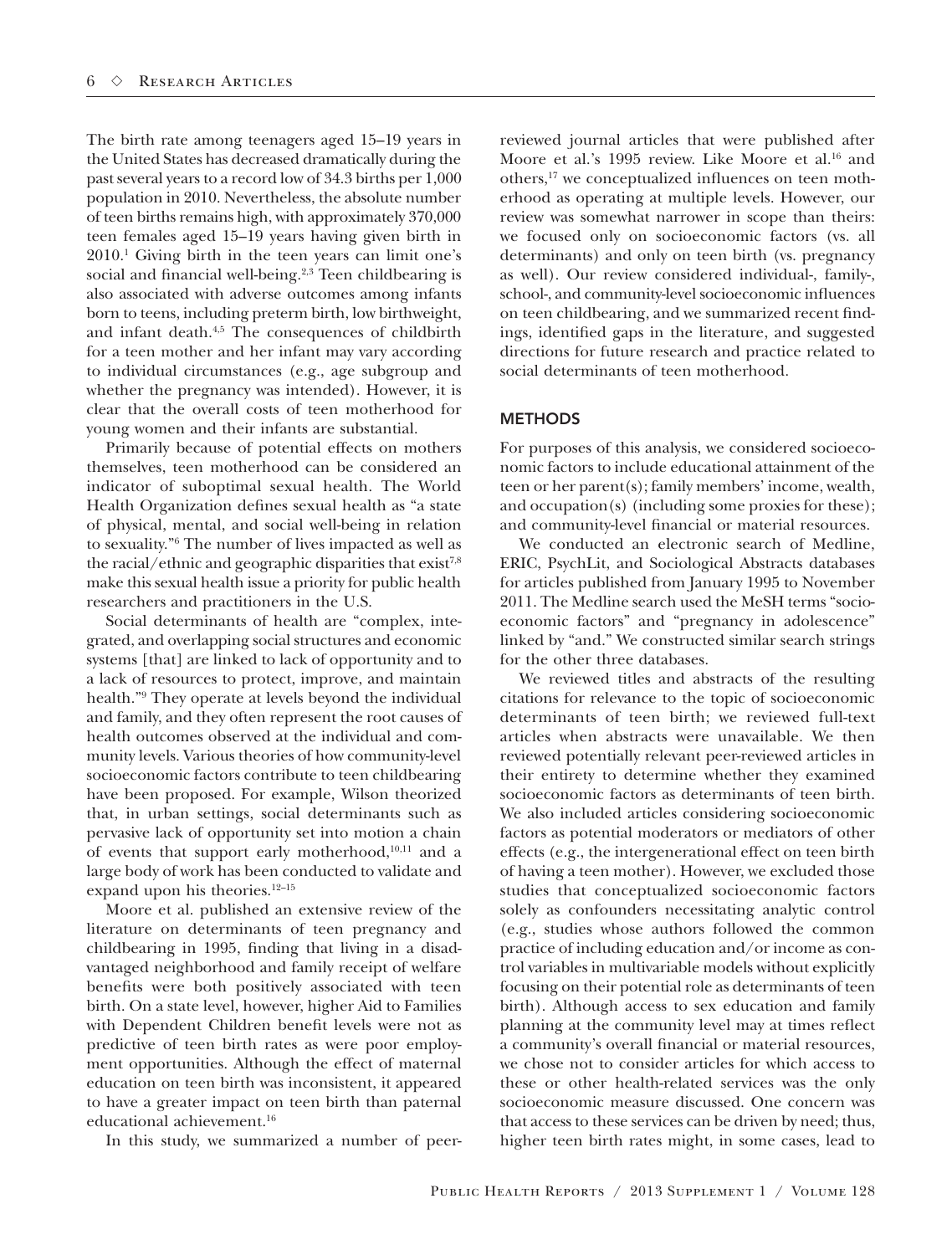better access, leaving doubt as to what was the cause and what was the effect. Selected articles also contained (*1*) original quantitative analysis, (*2*) a focus on first birth among females aged 19 years or younger in the U.S., and (*3*) if data were aggregated, aggregation at the county level or lower.

We then abstracted and evaluated selected articles for study design, unit of analysis, objectives, data sources, study population, socioeconomic measures, teen childbearing measures, findings, and strengths and limitations. We ranked study designs for quality of evidence using the designations set forth by the U.S. Preventive Services Task Force (USPSTF), which range from I for "evidence obtained from at least one properly randomized controlled trial" to III for "opinions of respected authorities, based on clinical experience, descriptive studies and case reports, or reports of expert committees." We applied sublevels of the middle category (II) as follows: II-1 for well-designed, nonrandomized controlled trials; II-2 for well-designed cohort or case-control studies; and II-3 for evidence comparable with that from multiple time series or dramatic results in uncontrolled experiments.18 Additionally, we systematically assessed the risk of bias to study findings (e.g., due to nonresponse or lack of proper controls) for each article.19 In summarizing articles, we followed the authors' conventions in describing race/ethnicity.

## RESULTS

Of 1,033 articles retrieved by the electronic searches, 57 were considered potentially relevant to the topic of this review based on review of titles and abstracts or full text, and 16 were selected for this review based on the aforementioned criteria. However, two of the selected articles did not contain sufficient information about the studies to allow for a complete abstraction or assessment; therefore, they were not included. $20,21$ Our final set of 14 articles (Figure) included 12 that evaluated socioeconomic factors as determinants of teen birth and two that considered them as moderators or mediators of other effects on teen birth. Four of the articles described cohort studies, representing Evidence Level II-2 in the USPSTF grading system and 10 represented Evidence Level II-3 (three longitudinal analyses of survey data and seven cross-sectional studies). Risk for bias varied across studies, with Level II-2 studies all exhibiting a moderate risk of bias and Level II-3 studies ranging from low to high risk of bias. It should be noted that Level II-3 studies, by virtue of their design, have higher levels of potential bias, as compared with studies that are ranked higher in the USPSTF system, and this difference is not reflected by our bias assessments.

Of the 14 studies included in the review, two studies restricted their analyses to black respondents.12,13 A third study was conducted in Appalachia in counties with predominantly non-Hispanic white (NHW) populations.22 Two studies included multiple racial/ ethnic groups with the stated purpose of making comparisons; they compared Latina respondents with non-Latina white respondents<sup>23</sup> and black teens with white teens.<sup>14</sup> Five studies included black, NHW, and Hispanic people.<sup>24-28</sup> The remaining four studies<sup>29-32</sup> were unclear about the racial/ethnic composition of their samples.

Teen childbearing measures varied somewhat across studies. Five studies looked at birth rates among teens. $22,24,27,29,30$  Two studies examined timing of teen birth, measured at the individual level.<sup>12,14</sup> Six studies had occurrence of teen birth as their outcome.13,23,25,28,31,32 Additionally, one study analyzed the chain of events leading to teen birth among individual women, including the risk of becoming sexually active, the hazard of pregnancy, and the probability of a birth resulting from the first pregnancy.26

## **Socioeconomic factors as determinants of teen childbearing**

*Analyses of family-level socioeconomic influences.* Three studies analyzed only family-level socioeconomic influences on teen pregnancy.23,26,32 Using data from the Maternal and Infant Health Assessment (an annual survey of women giving birth in California with linked birth certificate data), Dehlendorf et al. compared characteristics of women whose first birth occurred when they were teens with women who first gave birth as adults. In this study, which was restricted to 2,119 primiparous Latina and non-Latina white women, the authors found that lower education levels among respondents' parents were associated with teen births for both racial/ethnic groups. For Latinas, this association held regardless of country of birth.<sup>23</sup>

Using data from a cohort study of young people assessed from seventh grade onward that included 248 females, Gest et al.<sup>32</sup> found that female students with a profile characterized by lower family-level socioeconomic status (SES) (based on a revised version of Duncan's Socioeconomic Index<sup>33</sup>) in combination with individual characteristics such as greater aggression were more likely to become teen mothers, as compared with those with the alternative characteristics (e.g., higher family-level SES and less aggression). The associations between this profile and teen motherhood did not differ by race/ethnicity. When student characteristics were analyzed as separate variables (rather than as part of a profile), lower family-level SES was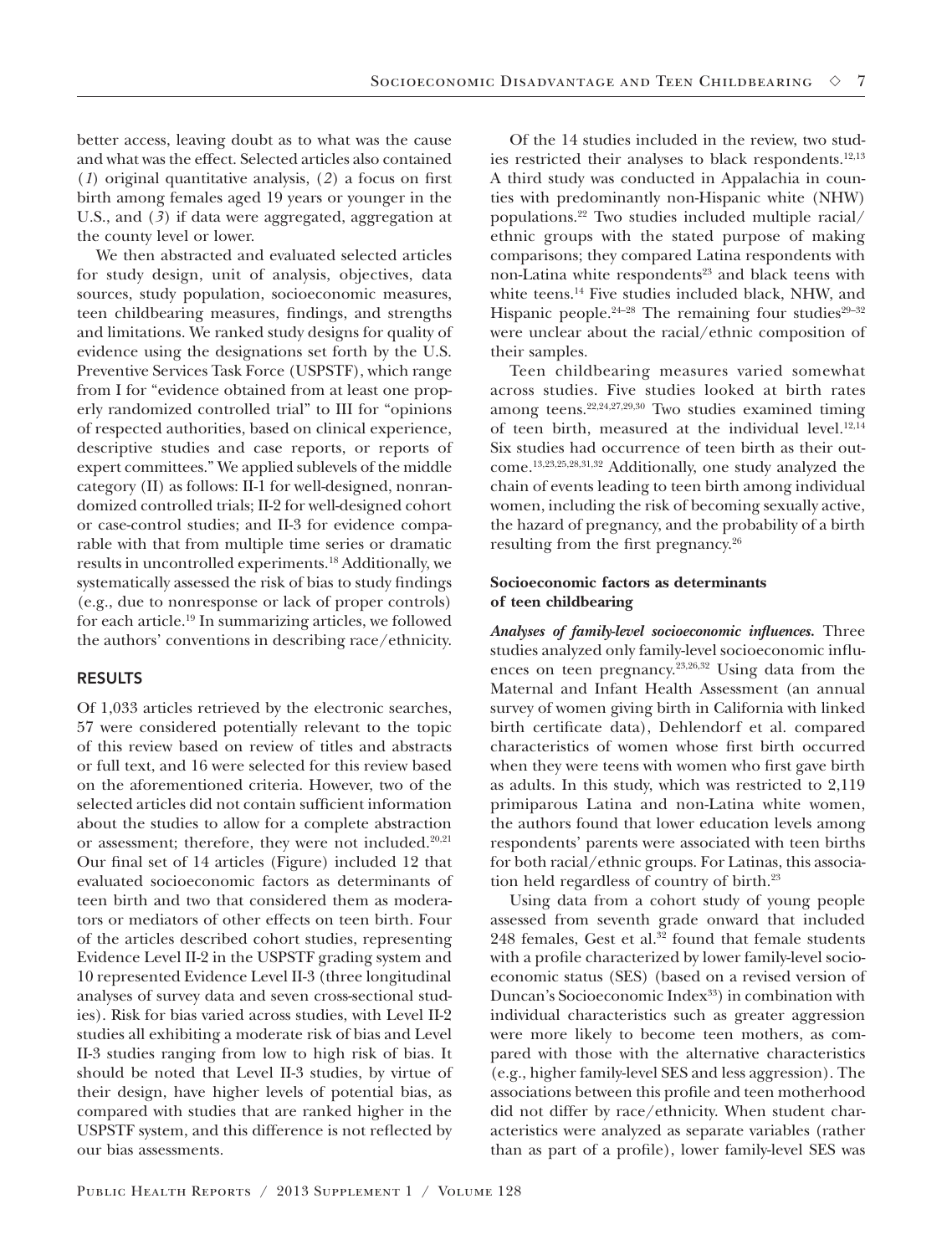|                                                 |                                                            |                     | published from January 1995 to November 2011 in peer-reviewed journals                                |                                                                                                                                                                                                       |                                                                                                                                                                                                                                                                                                                                                                                                           |                                                                                                                                                                                                           |                                                                                                                                                                                                                                                                                                                                                                                                                   |                        |
|-------------------------------------------------|------------------------------------------------------------|---------------------|-------------------------------------------------------------------------------------------------------|-------------------------------------------------------------------------------------------------------------------------------------------------------------------------------------------------------|-----------------------------------------------------------------------------------------------------------------------------------------------------------------------------------------------------------------------------------------------------------------------------------------------------------------------------------------------------------------------------------------------------------|-----------------------------------------------------------------------------------------------------------------------------------------------------------------------------------------------------------|-------------------------------------------------------------------------------------------------------------------------------------------------------------------------------------------------------------------------------------------------------------------------------------------------------------------------------------------------------------------------------------------------------------------|------------------------|
| Author and<br>year                              | design<br>Study                                            | analysis<br>Unit of | Objective(s)                                                                                          | study population <sup>a</sup><br>Data sources/                                                                                                                                                        | Socioeconomic<br>measure(s)                                                                                                                                                                                                                                                                                                                                                                               | Teen childbearing<br>measure(s)                                                                                                                                                                           | Findings                                                                                                                                                                                                                                                                                                                                                                                                          | evidenceb<br>Level of  |
| Bickel et al.<br>1997c                          | county-level<br>analysis of<br>sectional<br>Cross-<br>data | County              | as determinants of<br>contextual factors<br>teen pregnancy/<br>To explore<br>birth                    | Residents were<br>Virginia during<br>predominantly<br>55 counties<br>1987-1988<br>in West<br>NHN                                                                                                      | High school completion rate<br>education and occupational<br>Average household income<br>(included community-level<br>Appalachian community<br>Modern vs. traditional<br>Public school revenue<br>Student-teacher ratio<br>County-level measures:<br>Unemployment rate<br>Average wage<br>status)                                                                                                         | Births per 1,000 teen<br>females aged 15-19<br>years                                                                                                                                                      | associated (p<0.001) with teen<br>• Unemployment rate (p<0.05)<br>Average wage was inversely<br>and modern (vs. traditional)<br>community characterization<br>(p<0.001) were positively<br>SE factors as determinants:<br>associated with teen<br>childbearing.<br>childbearing.<br>$\bullet$                                                                                                                     | $\stackrel{2}{\equiv}$ |
| <b>Blake and</b><br>Bentov<br>2001 <sup>d</sup> | sectional<br>Cross-                                        | ZIP Code            | sociodemographic<br>childbirth among<br>unmarried teens<br>associated with<br>To analyze<br>variables | Codes in Dallas<br>22% black, and<br>residents were<br>County, Texas,<br>16% Hispanic<br>Dallas county<br>Census data<br>from 81 ZIP<br>65% white,<br>1995-1996<br>certificates<br>1990 U.S.<br>Birth | population $\geq$ 25 years of age<br>population ≥25 years of age<br>households receiving public<br>who completed $<$ 9 years of<br>who completed 9-12 years<br>graduate from high school<br>of education but did not<br>· Low median household<br>High percentage of<br>High percentage of<br>High percentage of<br>Indicators of low SES:<br>assistance<br>education<br>income<br>$\bullet$<br>$\bullet$ | of births to unmarried<br>females $<$ 20 years of<br>19-year-old residents<br>unmarried teen birth<br>rate = total number<br>age divided by total<br>number of 12- to<br>ZIP Code-level<br>$\times$ 1,000 | among unmarried teens. (Spearman<br>for 9-12 years of education without<br>public assistance = $0.71$ ; r for <9<br>significantly correlated with births<br>-0.67; r for households receiving<br>r for higher household income =<br>years of education $= 0.74$ ; and r<br>graduating = $0.49$ ) (all $p$ <0.01).<br>At the ZIP Code level, all four<br>SE factors as determinants:<br>indicators of low SES were | $\frac{1}{2}$          |
|                                                 |                                                            |                     |                                                                                                       |                                                                                                                                                                                                       |                                                                                                                                                                                                                                                                                                                                                                                                           |                                                                                                                                                                                                           |                                                                                                                                                                                                                                                                                                                                                                                                                   | continued on p. 9      |

Figure. Selected articles (n=14) addressing socioeconomic factors influencing first birth among U.S. teens *n*=14) addressing socioeconomic factors influencing first birth among U.S. teens Figure. Selected articles (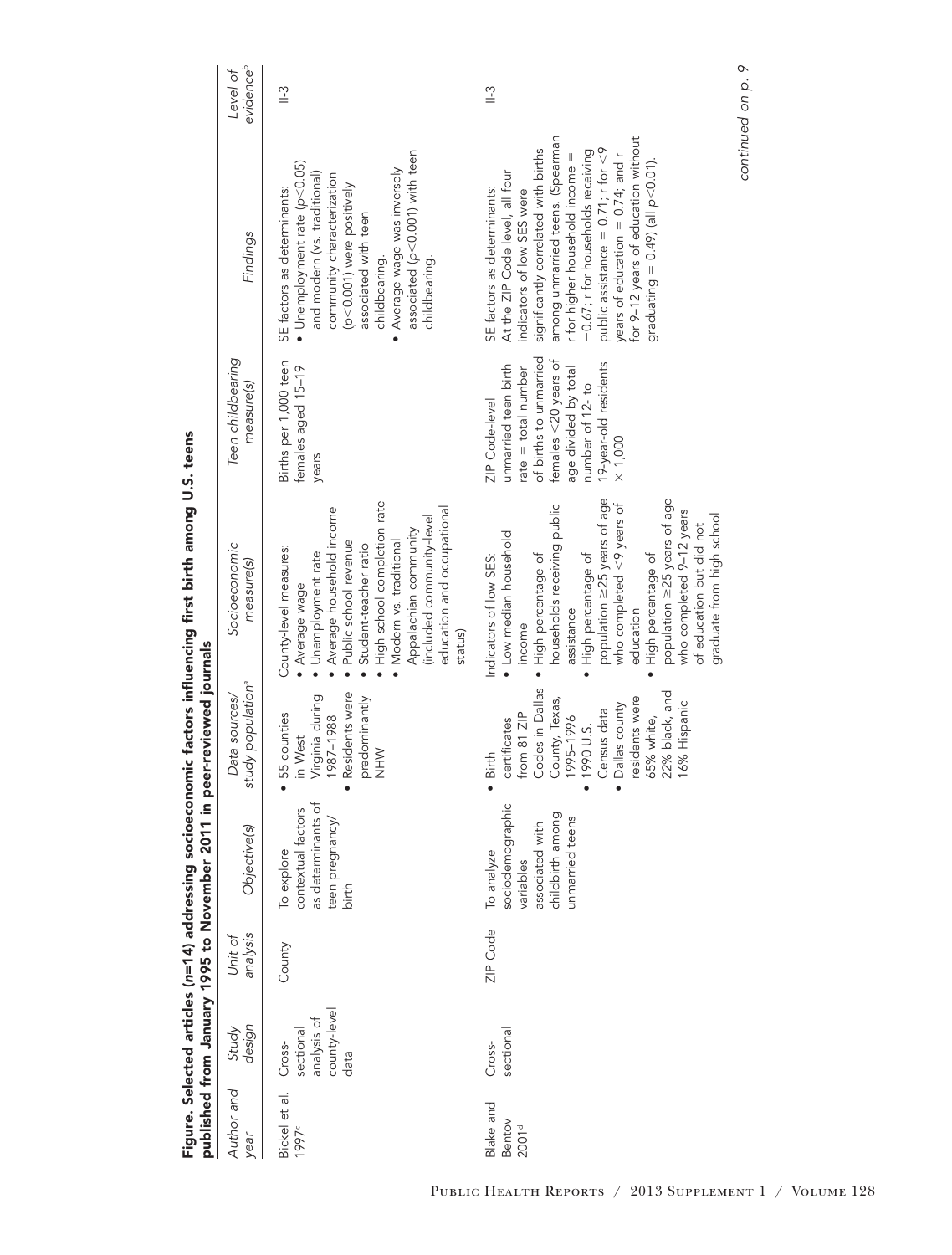|                                                                                                                                   | evidenceb<br>Level of                          | $\tilde{=}$                                                                                                                                                                                                                                                                         | $\stackrel{?}{=}$                                                                                                                                                                                                                                                              | continued on p. 10 |
|-----------------------------------------------------------------------------------------------------------------------------------|------------------------------------------------|-------------------------------------------------------------------------------------------------------------------------------------------------------------------------------------------------------------------------------------------------------------------------------------|--------------------------------------------------------------------------------------------------------------------------------------------------------------------------------------------------------------------------------------------------------------------------------|--------------------|
|                                                                                                                                   | Findings                                       | teen childbearing is not explained<br>education level during pregnancy.<br>having an adolescent mother on<br>The intergenerational effect of<br>modifiers of non-SE effects:<br>by the G1 mother's SES or<br>SE factors as mediators or                                             | teen births among non-Latina white<br>Lower levels of parental education<br>were significantly associated with<br>emales. For Latina females, this<br>$(p<0.001)$ and Latina $(p=0.002)$<br>association held regardless of<br>SE factors as determinants:<br>country of birth. |                    |
|                                                                                                                                   | Teen childbearing<br>measure(s)                | ≤19 years of age<br>Giving birth at                                                                                                                                                                                                                                                 | 15-to 19-year-olds<br>Teen birth to                                                                                                                                                                                                                                            |                    |
| socioeconomic factors influencing first birth among U.S. teens                                                                    | Socioeconomic<br>measure(s)                    | of the Hollingshead four-factor<br>G1 mother's prebirth SES was<br>measured with an adaptation<br>index of social status <sup>f</sup>                                                                                                                                               | attained by either parent when<br>Highest level of education<br>teen was 13 years of age                                                                                                                                                                                       |                    |
|                                                                                                                                   | study population <sup>a</sup><br>Data sources/ | 19-year cohort<br>(including 152<br>(G1) pregnant<br>Generation 2<br>Nurse Family<br>Generation 1<br>delivered by<br>(G2) infants<br>participants<br>Partnership<br>were white.<br>enrolled in<br>the Elmira<br>$>75\%$ of<br>study of<br>females)<br>women<br>Project<br>$n = 293$ | Latina and non-<br>Maternal and<br>Infant Health<br>Latina white<br>primiparous<br>Assessment<br>2003-2005<br>$n=2,119$<br>females                                                                                                                                             |                    |
| published from January 1995 to November 2011 in peer-reviewed journals<br>Figure (continued). Selected articles (n=14) addressing | Objective(s)                                   | adolescent mother<br>teen childbearing<br>mother's prebirth<br>To test whether<br>the effect on<br>SES or other<br>of having an<br>through the<br>is mediated<br><b>factors</b>                                                                                                     | living in the U.S.<br>acculturation as<br>determinants of<br>among Latinas<br>teen childbirth<br>SE factors and<br>To evaluate                                                                                                                                                 |                    |
|                                                                                                                                   | analysis<br>Unit of                            |                                                                                                                                                                                                                                                                                     | Individual                                                                                                                                                                                                                                                                     |                    |
|                                                                                                                                   | Study<br>design                                | Cohort study Individual                                                                                                                                                                                                                                                             | survey data<br>analysis of<br>sectional<br>Cross-                                                                                                                                                                                                                              |                    |
|                                                                                                                                   | Author and<br>year                             | Campa and<br>Eckenrode<br>2006 <sup>e</sup>                                                                                                                                                                                                                                         | et al. 2010 <sup>9</sup><br>Dehlendorf                                                                                                                                                                                                                                         |                    |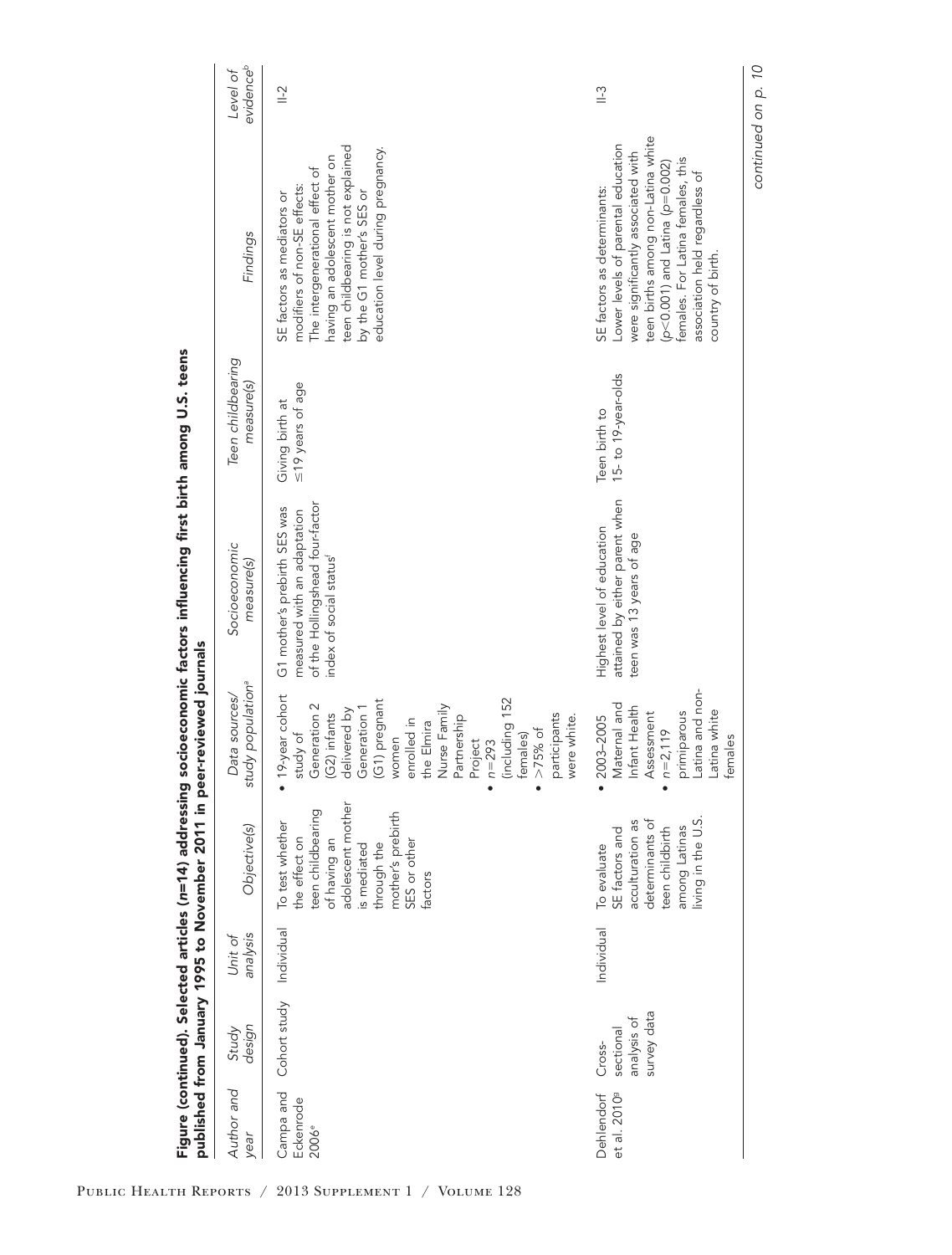| S. teens                 |                          |  |
|--------------------------|--------------------------|--|
|                          |                          |  |
| nome Htti<br> <br> }<br> |                          |  |
|                          |                          |  |
|                          |                          |  |
|                          |                          |  |
|                          | <b>111</b> in peer-revi- |  |
| articles (n=14) addrese  |                          |  |
| ි<br>ට                   | ry 1995 to N             |  |
|                          | om Janua                 |  |
|                          |                          |  |

| evidenceb<br>Level of                          | $\frac{2}{1}$                                                                                                                                                                                                                                                                                                                                                                                                                                                                                                                                                                                 | $\frac{2}{1}$                                                                                                                                                                                                                                                                                                                                                                                                                                                                                                                                                                                                                                                                           |
|------------------------------------------------|-----------------------------------------------------------------------------------------------------------------------------------------------------------------------------------------------------------------------------------------------------------------------------------------------------------------------------------------------------------------------------------------------------------------------------------------------------------------------------------------------------------------------------------------------------------------------------------------------|-----------------------------------------------------------------------------------------------------------------------------------------------------------------------------------------------------------------------------------------------------------------------------------------------------------------------------------------------------------------------------------------------------------------------------------------------------------------------------------------------------------------------------------------------------------------------------------------------------------------------------------------------------------------------------------------|
| Findings                                       | expectations did not predict teen<br>· For teens from high-opportunity<br>For teens from low-SES families<br>communities, high educational<br>expectations were inversely<br>associated with teen birth<br>modifiers of non-SE effects:<br>communities, educational<br>living in low-opportunity<br>SE factors as mediators or<br>$(p < 0.05)$ .<br>birth.<br>$\bullet$                                                                                                                                                                                                                       | grade, and lower SES were more<br>aggression, less popularity, lower<br>higher age for grade, and higher<br>participants had multiple assets<br>popularity, higher achievement,<br>likely to become teen mothers,<br>and teen motherhood did not<br>Associations between profiles<br>the alternative characteristics<br>teen motherhood even when<br>as compared with those with<br>(i.e., less aggression, greater<br>Lower SES was predictive of<br>· Participants with the profile<br>achievement, lower age for<br>SES) (20% vs. 6%, p<0.05).<br>SE factors as determinants:<br>differ by race/ethnicity.<br>characterized by more<br>(e.g., popularity).<br>$\bullet$<br>$\bullet$ |
| Teen childbearing<br>measure(s)                | at $<$ 20 years of age<br>First birth occurring                                                                                                                                                                                                                                                                                                                                                                                                                                                                                                                                               | <20 years of age<br>Motherhood at                                                                                                                                                                                                                                                                                                                                                                                                                                                                                                                                                                                                                                                       |
| Socioeconomic<br>measure(s)                    | to never-married women, and<br>neighborhood, children born<br>High-opportunity community<br>16- to 19-year-olds in school<br>(teens in the top quartile) vs.<br>Family SES: highest parental<br>in a nonpoor neighborhood<br>employed adults, residence<br>low-opportunity community<br>education, highest parental<br>residence in a low-minority<br>with a bachelor's degree,<br>public assistance, adults<br>employment status, and<br>percentage of adults on<br>Community opportunity<br>composite based on<br>occupation, parents'<br>all other teens)<br>family income<br>or employed. | competence, popularity, and<br>teacher ratings of academic<br>aggression; and family SES.<br>revised version of Duncan's<br>parents' employment were<br>Cluster analysis identified<br>For the measure of SES,<br>participants' reports of<br>four profiles based on<br>Socioeconomic Index.<br>coded according to a<br>participants' physical<br>maturation and age;                                                                                                                                                                                                                                                                                                                   |
| study population <sup>a</sup><br>Data sources/ | $\bullet$<br>$\bullet$<br>Census data at<br>$n=4,211$ white<br>656 black, and<br>enrolled in the<br>were linked to<br>NELS:88 data<br>the ZIP Code<br>teen females<br>783 Hispanic<br>nonpregnant<br>NELS:88<br>5,650<br>teens<br>level.                                                                                                                                                                                                                                                                                                                                                      | $\bullet$<br>and at ages 20<br>seventh grade<br>of high school<br>annually from<br>through end<br>and 24 years<br>30% minority<br>248 females)<br>475 young<br>including<br>American)<br>primarily<br>assessed<br>people<br>African                                                                                                                                                                                                                                                                                                                                                                                                                                                     |
| Objective(s)                                   | To examine how<br>community-level<br>opportunity and<br>determinants of<br>perceptions of<br>first teen birth<br>opportunities<br>interact as<br>teens'                                                                                                                                                                                                                                                                                                                                                                                                                                       | early parenthood<br>To clarify risk for<br>configurations<br>characteristics<br>conferred by<br>of individual                                                                                                                                                                                                                                                                                                                                                                                                                                                                                                                                                                           |
| analysis<br>Unit of                            | Individual                                                                                                                                                                                                                                                                                                                                                                                                                                                                                                                                                                                    | Individual                                                                                                                                                                                                                                                                                                                                                                                                                                                                                                                                                                                                                                                                              |
| design<br>Study                                | Cohort study                                                                                                                                                                                                                                                                                                                                                                                                                                                                                                                                                                                  | Cohort study                                                                                                                                                                                                                                                                                                                                                                                                                                                                                                                                                                                                                                                                            |
| Author and<br>year                             | $et$ al. $2005h$<br>Driscoll                                                                                                                                                                                                                                                                                                                                                                                                                                                                                                                                                                  | Gest et al.<br>1999                                                                                                                                                                                                                                                                                                                                                                                                                                                                                                                                                                                                                                                                     |

*continued on p. 11*

continued on p. 11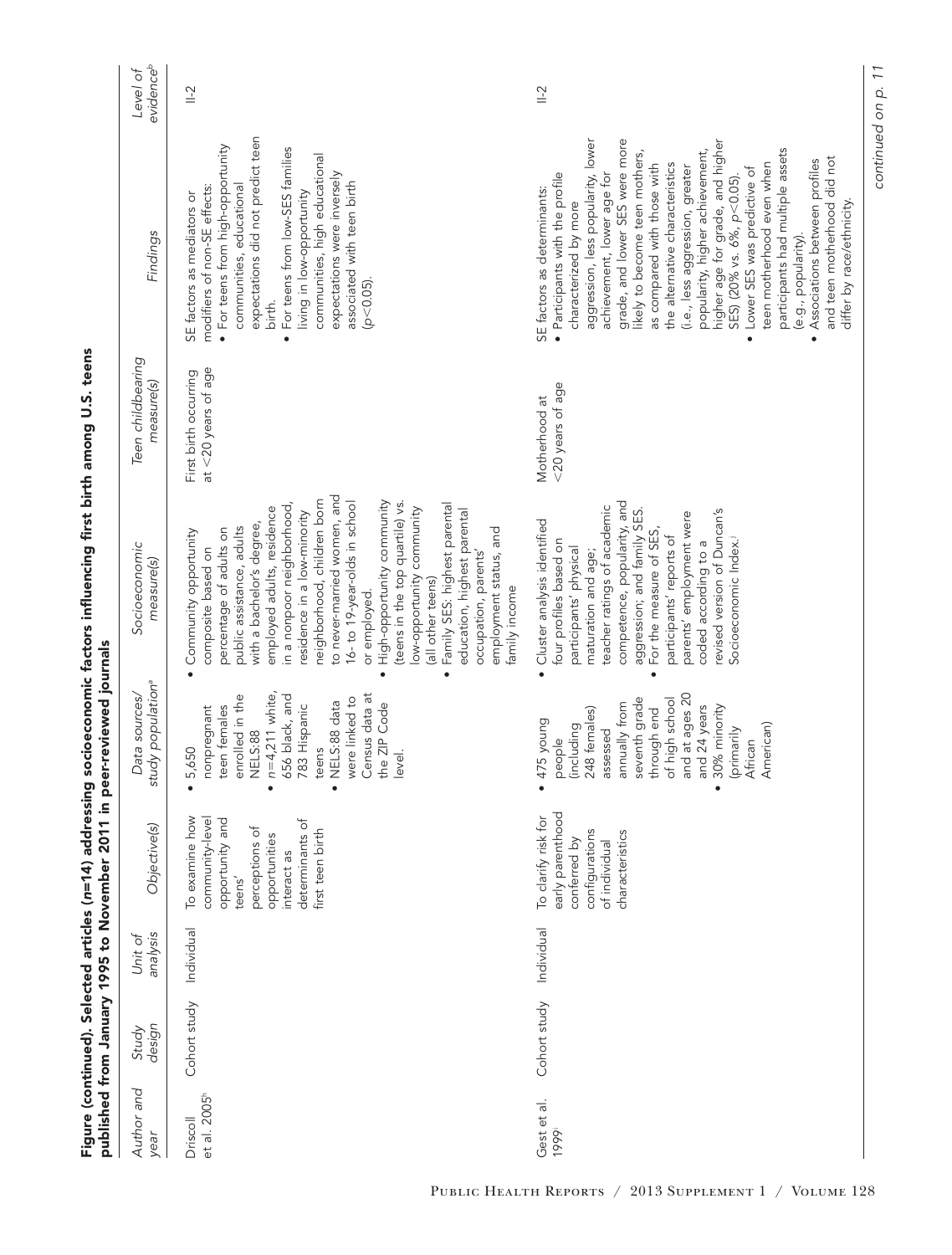| "IS, teens<br>Inong L<br>،<br>•<br>ı tirst l<br>Ī<br>cioeconomic ti<br>cted articles (n=14) addressing | er 2011 in peer-rr |
|--------------------------------------------------------------------------------------------------------|--------------------|
|                                                                                                        |                    |
|                                                                                                        | 1995 to Nu         |
|                                                                                                        |                    |

| evidenceb<br>Level of                          | $\stackrel{2}{\equiv}$                                                                                                                                                                                                                                                                                                                                                                                                                                                                                                                                                                                                                                                                  | $\stackrel{2}{\equiv}$                                                                                                                                                                                                                                                     |
|------------------------------------------------|-----------------------------------------------------------------------------------------------------------------------------------------------------------------------------------------------------------------------------------------------------------------------------------------------------------------------------------------------------------------------------------------------------------------------------------------------------------------------------------------------------------------------------------------------------------------------------------------------------------------------------------------------------------------------------------------|----------------------------------------------------------------------------------------------------------------------------------------------------------------------------------------------------------------------------------------------------------------------------|
| Findings                                       | lowest proportions of black teens<br>low PCI was uniformly associated<br>(e.g., median household income)<br>For the age range 18-19 years,<br>$\bullet$ For the age range 15-17 years,<br>inequality were associated with<br>was associated with high birth<br>rates only in counties with the<br>when alternate measurements<br>lower PCI and greater income<br>with high birth rates (p<0.01),<br>Similar results were observed<br>higher birth rates, regardless<br>of the county's racial/ethnic<br>composition (p<0.01 for all<br>and high income inequality<br>racial/ethnic compositions<br>SE factors as determinants:<br>examined).<br>were used.<br>$(p<0.05)$ .<br>$\bullet$ | odds), and giving birth (63% lower<br>Parental education was inversely<br>becoming pregnant (21% lower<br>associated with initiating sexual<br>intercourse (28% lower odds),<br>SE factors as determinants:<br>odds) (all p<0.001).                                        |
| Teen childbearing<br>measure(s)                | rates among teens<br>County-level birth<br>aged 15-17 and<br>18-19 years                                                                                                                                                                                                                                                                                                                                                                                                                                                                                                                                                                                                                | sexually active at age<br>of pregnancy among<br>12-19 years, hazard<br>probability of a live<br>first pregnancy (live<br>sexually active, and<br>birth resulting from<br>Relevant outcome<br>variables included<br>risk of becoming<br>those who were<br>birth vs. other). |
| Socioeconomic<br>measure(s)                    | income of the highest income<br>ratio-the ratio of cumulative<br>decile to that of the lowest<br>· Median household income<br>Percentage at <200% FPL<br>(measured with the 90:10<br>percentage of aggregate<br>Income inequality index<br>redistributed to achieve<br>Per capita income (PCI)<br>income that must be<br>Robin Hood index-<br>Alternate measures:<br>Primary measures:<br>Gini coefficient<br>income decile)<br>equality<br>$\bullet$<br>$\bullet$<br>$\bullet$<br>$\bullet$                                                                                                                                                                                            | education level of the parent<br>Household SES: highest<br>or parental surrogate                                                                                                                                                                                           |
| study population <sup>ª</sup><br>Data sources/ | Health Statistics<br>percentage of<br>black teenage<br>1991 National<br>from 414 U.S.<br>counties with<br>1990 Census<br>15-19 years<br>populations<br>was 14.4%.<br>Center for<br>girls aged<br>birth data<br>>100,000<br>data and<br>Mean<br>$\bullet$<br>$\bullet$                                                                                                                                                                                                                                                                                                                                                                                                                   | black Hispanic:<br>Family Growth<br>12.7%-12.8%;<br>1995 National<br>NHW: 71.6%<br>NHB: 13.9%-<br>15.6%; non-<br>Survey of<br>$n=4,653$<br>73.5%<br>$\bullet$<br>٠                                                                                                         |
| Objective(s)                                   | teen birth rates at<br>whether income<br>the county level<br>associated with<br>independently<br>inequality are<br>and income<br>To examine                                                                                                                                                                                                                                                                                                                                                                                                                                                                                                                                             | during 1985-1995<br>reproductive and<br>associations with<br>years in the U.S.<br>sexual behavior<br>among females<br>To characterize<br>amily-related<br>and examine<br>aged 15-19<br>changes in<br>factors                                                               |
| analysis<br>Unit of                            | County                                                                                                                                                                                                                                                                                                                                                                                                                                                                                                                                                                                                                                                                                  | Individual                                                                                                                                                                                                                                                                 |
| design<br>Study                                | sectional<br>Cross-                                                                                                                                                                                                                                                                                                                                                                                                                                                                                                                                                                                                                                                                     | (retrospective<br>event history<br>during three<br>distinct time<br>19-year-olds<br>to construct<br>survey data<br>analysis of<br>data used<br>behaviors<br>of $15-to$<br>sectional<br>periods)<br>fertility<br>Cross-                                                     |
| Author and<br>year                             | Gold et al.<br>2001 <sup>k</sup>                                                                                                                                                                                                                                                                                                                                                                                                                                                                                                                                                                                                                                                        | Hogan et al.<br>2000                                                                                                                                                                                                                                                       |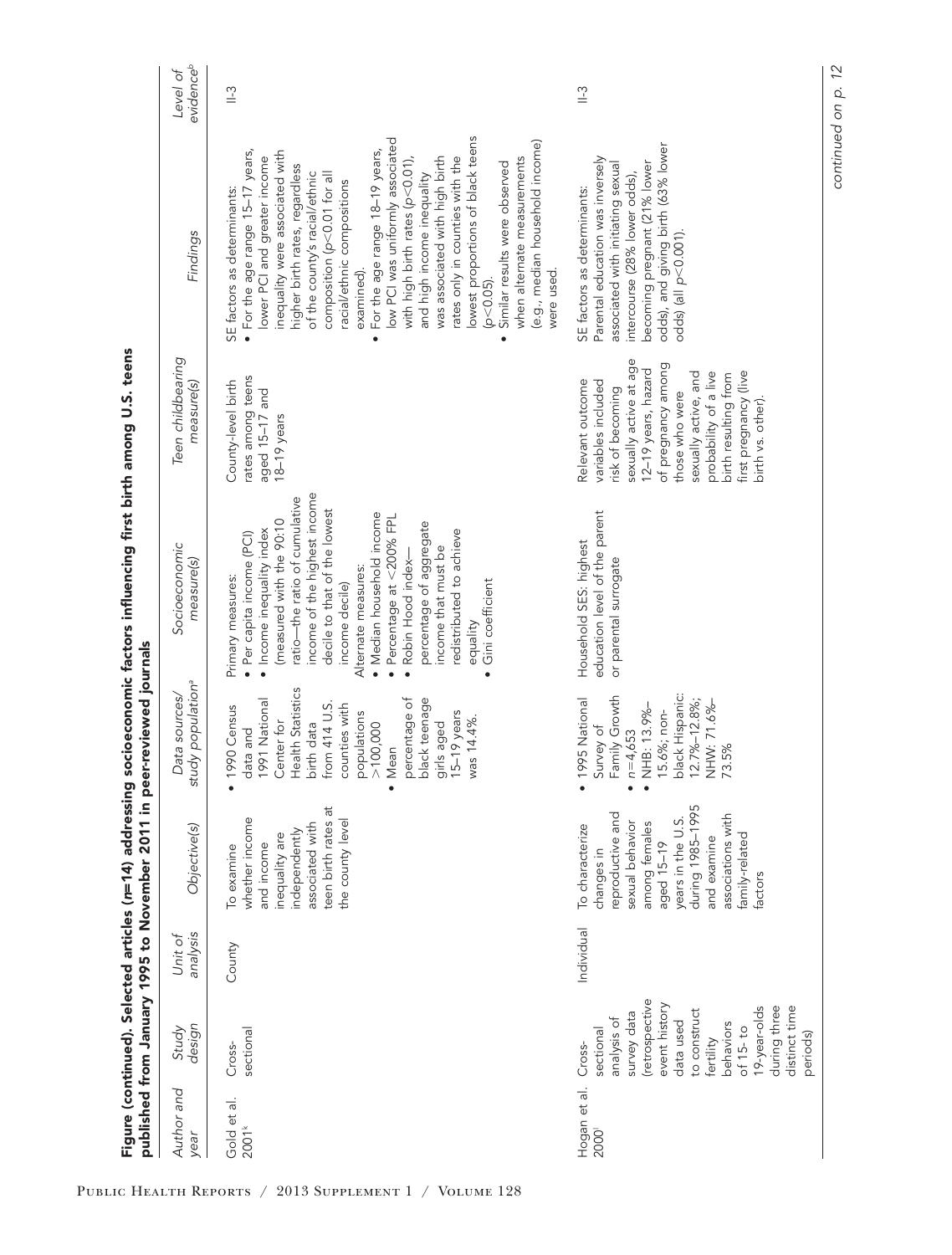Figure (continued). Selected articles (n=14) addressing socioeconomic factors influencing first birth among U.S. teens<br>published from January 1995 to November 2011 in peer-reviewed journals *n*=14) addressing socioeconomic factors influencing first birth among U.S. teens published from January 1995 to November 2011 in peer-reviewed journals Figure (continued). Selected articles (

| evidence <sup>b</sup><br>Level of              | $\frac{3}{1}$                                                                                                                                                                                                                                                                                                                                                                                                                                                                                                                                                                                                                                                                                                         |                                  |
|------------------------------------------------|-----------------------------------------------------------------------------------------------------------------------------------------------------------------------------------------------------------------------------------------------------------------------------------------------------------------------------------------------------------------------------------------------------------------------------------------------------------------------------------------------------------------------------------------------------------------------------------------------------------------------------------------------------------------------------------------------------------------------|----------------------------------|
| Findings                                       | living below FPL (+), percentage<br>employed (+) were predictive of<br>employed (+) were predictive of<br>living below FPL (+), percentage<br>population living below FPL (+),<br>Percentage of NHW population<br>Percentage of black population<br>of adults with a college degree<br>degree (-), and percentage of<br>with a college degree (-), and<br>black females unemployed (+)<br>percentage of Hispanic adults<br>percentage of Hispanic males<br>(-), and percentage of males<br>of black adults with a college<br>· Percentage of the population<br>were predictive of black teen<br>SE factors as determinants:<br>Hispanic teen birth rate.<br>Percentage of Hispanic<br>teen birth rate.<br>birth rate. | living below FPL (+), percentage |
| Teen childbearing<br>measure(s)                | ZIP Code-level young<br>overall and by racial/<br>birth rates for 15- to<br>17-year-old females<br>from 1991 to 1996<br>teenage birth rate<br>= mean of annual<br>ethnic group)                                                                                                                                                                                                                                                                                                                                                                                                                                                                                                                                       |                                  |
| Socioeconomic<br>measure(s)                    | =25 years with a high school<br>owned with $>1$ person per<br>· Median household income<br>rented with >1 person per<br>receiving public assistance<br>Percentage of adults aged<br>· Percentage of households<br>Percentage of households<br>Percentage of adults aged<br>Percentage of households<br>Percentage of households<br>Overall and by racial/ethnic<br>· Percentage of population<br>=25 years with a college<br>with income $>$ \$150,000<br>living below FPI<br>diploma<br>degree<br>Overall:<br>room<br>room<br>group:                                                                                                                                                                                 |                                  |
| study population <sup>a</sup><br>Data sources/ | 1,192 California<br>Census data for<br>and NHW were<br>ZIP Codes with<br>percentages of<br>California birth<br>NHB, Hispanic,<br>and 1990 U.S.<br>=200 females<br>991 to 1996<br>8.0%, 28.6%,<br>respectively.<br>aged 15-17<br>and 53.2%,<br>certificates<br>years from<br>Mean                                                                                                                                                                                                                                                                                                                                                                                                                                      |                                  |
| Objective(s)                                   | birth rates among<br>effects of SE and<br>other factors on<br>To examine the<br>young teens                                                                                                                                                                                                                                                                                                                                                                                                                                                                                                                                                                                                                           |                                  |
| analysis<br>Unit of                            | ZIP Code                                                                                                                                                                                                                                                                                                                                                                                                                                                                                                                                                                                                                                                                                                              |                                  |
| design<br>Study                                | sectional<br>Cross-                                                                                                                                                                                                                                                                                                                                                                                                                                                                                                                                                                                                                                                                                                   |                                  |
| Author and<br>vear                             | Kirby et al.<br>2001 <sup>m</sup>                                                                                                                                                                                                                                                                                                                                                                                                                                                                                                                                                                                                                                                                                     |                                  |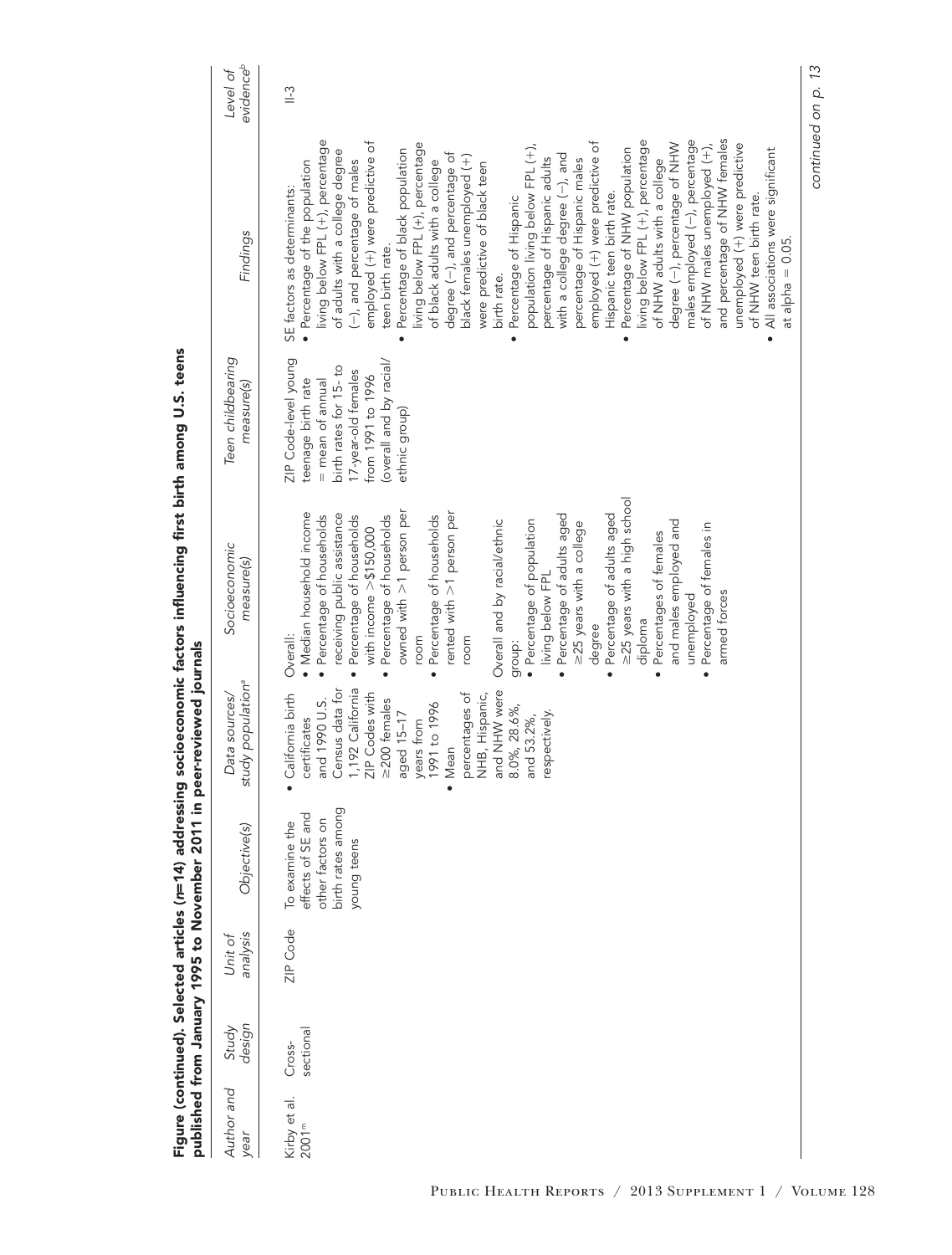|                                                                                                                        | evidence <sup>b</sup><br>Level of              | $\tilde{=}$                                                                                                                                                                                                                                                                                                                                                                        |
|------------------------------------------------------------------------------------------------------------------------|------------------------------------------------|------------------------------------------------------------------------------------------------------------------------------------------------------------------------------------------------------------------------------------------------------------------------------------------------------------------------------------------------------------------------------------|
|                                                                                                                        | Findings                                       | associated with teen birth among<br>· In proportional hazards models,<br>of teen birth among white and<br>both). School dropout was not<br>school dropout was predictive<br>· Among Hispanic teens, higher<br>Hispanic teens (hazard ratio<br>$HR$ ] = 1.5 and p<0.05 for<br>accoriated with teen birth<br>SE factors as determinants:<br>family SES was inversely<br>black teens. |
|                                                                                                                        | Teen childbearing<br>measure(s)                | was school-aged that<br>occurring when teen<br>resulted in birth<br>First pregnancy                                                                                                                                                                                                                                                                                                |
| Figure (continued). Selected articles (n=14) addressing socioeconomic factors influencing first birth among U.S. teens | Socioeconomic<br>measure(s)                    | Family SES: composite based<br>on income, occupation, and<br>school (indicator of school's<br>· Private vs. public school<br>Percentage of students<br>lunches at participants'<br>receiving subsidized<br>School dropout<br>education<br>resources)                                                                                                                               |
| published from January 1995 to November 2011 in peer-reviewed journals                                                 | study population <sup>a</sup><br>Data sources/ | $n=5,788$ white,<br>834 black, and<br>1,021 Hispanic<br>8,223 teen<br>enrolled in<br>NELS:88<br>females<br>teens                                                                                                                                                                                                                                                                   |
|                                                                                                                        | Objective(s)                                   | school dropout on<br>risk of school-age<br>To examine the<br>effect of high<br>eading to birth<br>pregnancy                                                                                                                                                                                                                                                                        |
|                                                                                                                        | analysis<br>Unit of                            |                                                                                                                                                                                                                                                                                                                                                                                    |
|                                                                                                                        | Study<br>design                                | Cohort study Individual                                                                                                                                                                                                                                                                                                                                                            |
|                                                                                                                        | Author and<br>year                             | Manlove<br>1998                                                                                                                                                                                                                                                                                                                                                                    |
| PUBLIC HEALTH REPORTS / 2013 SUPPLEMENT                                                                                |                                                | / VOLUME $128$<br>-1                                                                                                                                                                                                                                                                                                                                                               |

(HR

50.68, *p*

associated with teen birth family SES was inversely

with teen birth (HR with teen birth  $(HR = 1.5,$ p<0.05). Nevertheless, among black teens, attending a private ,0.05). Nevertheless, among black teens, attending a private school was inversely associated

SES was positively associated

with teen birth (HR with teen birth (HR=0.30,

school was inversely associated

*p*,0.05).

 $<$  0.05). However, among black teens, higher family SES was positively associated

 Among Hispanic teens, higher family SES was inversely associated with teen birth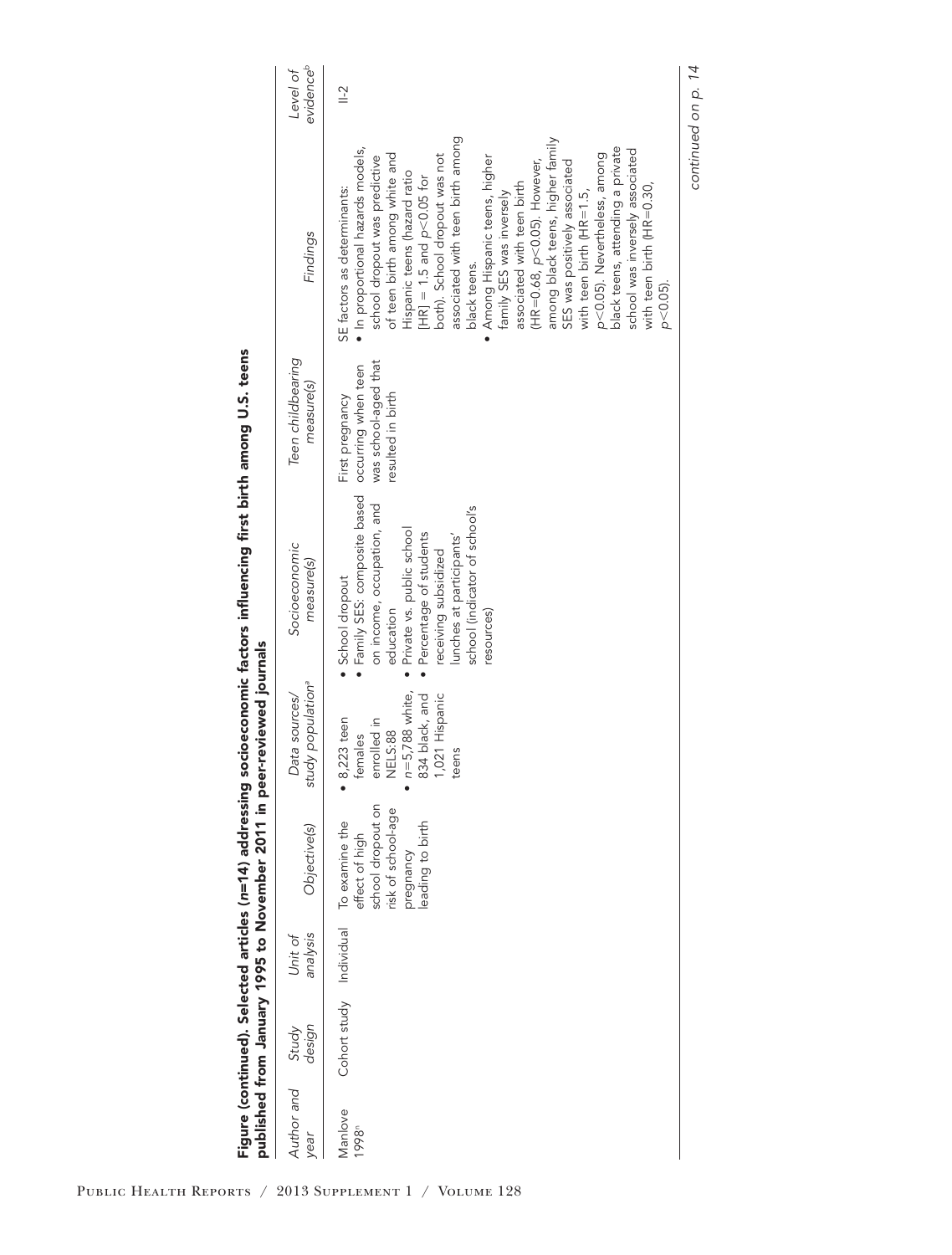|                    |                                   |                     | published from January 1995 to November 2011 in peer-reviewed journals                                                                                                                                |                                                                                                                                                                                                                                                                                                                                                            |                                                                                                                                                                                                                                                                                                                                                                                                                                         |                                                                                           |                                                                                                                                                                                                                                                                                                                                                                                                                                   |                                   |
|--------------------|-----------------------------------|---------------------|-------------------------------------------------------------------------------------------------------------------------------------------------------------------------------------------------------|------------------------------------------------------------------------------------------------------------------------------------------------------------------------------------------------------------------------------------------------------------------------------------------------------------------------------------------------------------|-----------------------------------------------------------------------------------------------------------------------------------------------------------------------------------------------------------------------------------------------------------------------------------------------------------------------------------------------------------------------------------------------------------------------------------------|-------------------------------------------------------------------------------------------|-----------------------------------------------------------------------------------------------------------------------------------------------------------------------------------------------------------------------------------------------------------------------------------------------------------------------------------------------------------------------------------------------------------------------------------|-----------------------------------|
| Author and<br>year | design<br>Study                   | analysis<br>Unit of | Objective(s)                                                                                                                                                                                          | study population <sup>ª</sup><br>Data sources/                                                                                                                                                                                                                                                                                                             | Socioeconomic<br>measure(s)                                                                                                                                                                                                                                                                                                                                                                                                             | Teen childbearing<br>measure(s)                                                           | Findings                                                                                                                                                                                                                                                                                                                                                                                                                          | evidence <sup>b</sup><br>Level of |
| Shibuya<br>1995°   | Massey and Longitudinal<br>survey | Individual          | teen childbearing<br>and incarceration<br>male joblessness<br>among men and<br>(2) marriage and<br>(1) employment<br>on the odds of<br>among women<br>To analyze the<br>concentrated<br>SE effects of | Analysis of teen<br>females turning<br>Dynamics with<br>version of the<br>from a special<br>who provided<br>age from<br>1969 to 1985<br>childbearing<br>childbearing<br>census-tract<br>Panel Study<br>information<br>ata come<br>15 years of<br>appended<br>of Income<br>all African<br>American<br>included<br>$(n=779$<br>females).<br>on teen<br>data. | control variables in the analysis:<br>Education level of household<br>adult men in the teen's census<br>The following were among the<br>respondent was 10-14 years<br>· Respondent is in school (or<br>· Hours respondent worked<br>variable was percentage of<br>The primary independent<br>Family receives welfare<br>tract who were jobless.<br>Family income when<br>Family owns home<br>during past year<br>of age<br>head<br>not) | conditions at year t)<br>(odds of this event<br>First teenage birth<br>at year t+1, given | There was a marginally significant<br>between census tract percentage<br>adjusted for relevant individual-<br>and family-level characteristics,<br>of jobless men and teen birth<br>ratio was inversely associated<br>with teen birth (beta $= -0.65$ ,<br>· In logistic regression models<br>childhood income-to-needs<br>inverse association ( $p=0.08$ )<br>SE factors as determinants:<br>(beta = $-0.01$ ).<br>$p < 0.01$ ). | $\tilde{=}$                       |
|                    |                                   |                     |                                                                                                                                                                                                       |                                                                                                                                                                                                                                                                                                                                                            |                                                                                                                                                                                                                                                                                                                                                                                                                                         |                                                                                           |                                                                                                                                                                                                                                                                                                                                                                                                                                   |                                   |

Figure (continued). Selected articles (n=14) addressing socioeconomic factors influencing first birth among U.S. teens *n*=14) addressing socioeconomic factors influencing first birth among U.S. teens Figure (continued). Selected articles (

*continued on p. 15*

continued on p. 15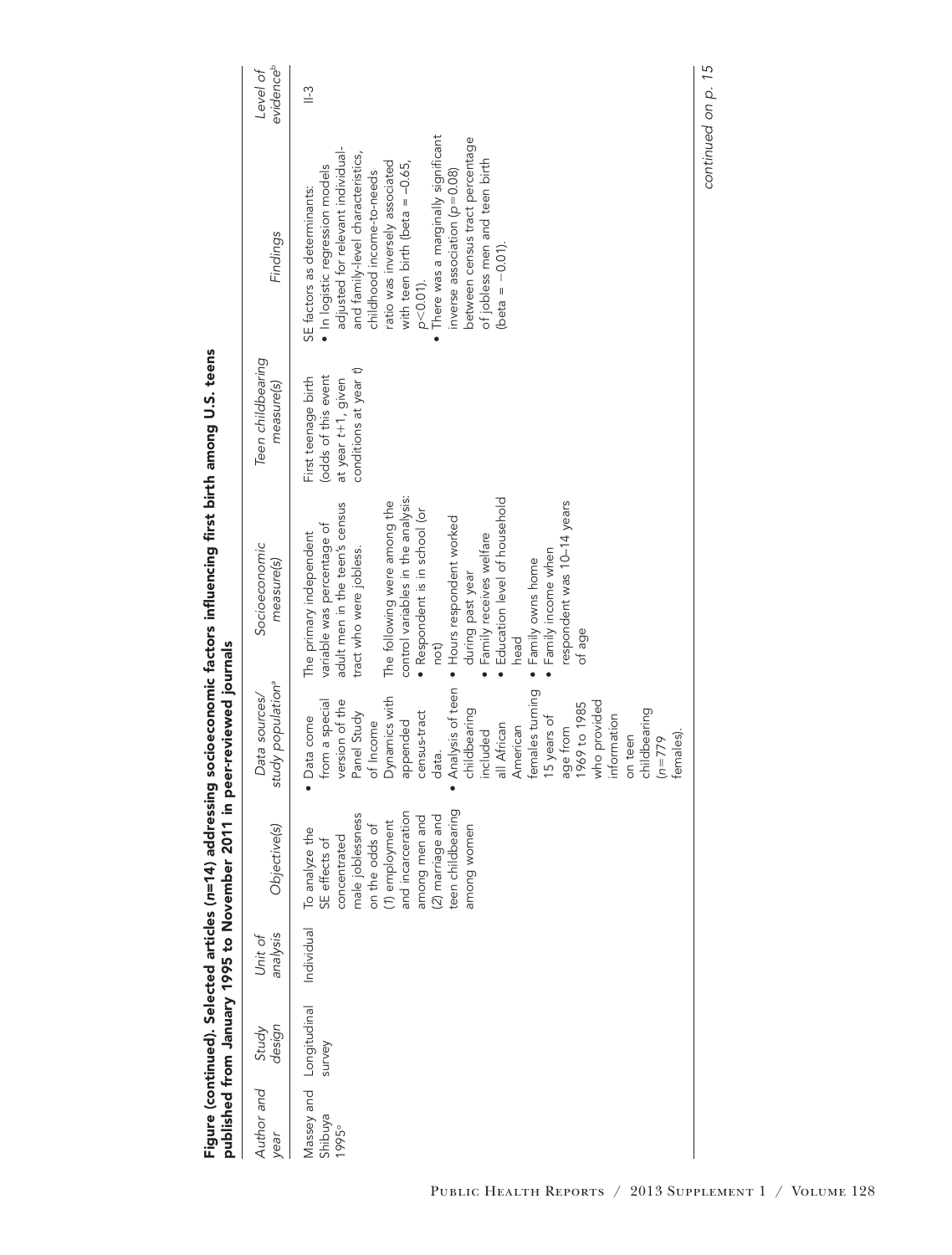| teens.          |          |
|-----------------|----------|
| ;;<br>σ         |          |
|                 |          |
|                 |          |
|                 |          |
|                 |          |
|                 |          |
|                 |          |
|                 |          |
|                 |          |
|                 |          |
|                 | Í        |
|                 |          |
|                 |          |
|                 |          |
|                 |          |
|                 |          |
|                 |          |
|                 |          |
| $-1$ addres $-$ | 17071    |
|                 |          |
|                 |          |
|                 |          |
|                 | ر<br>م   |
|                 | $100E +$ |
|                 |          |
| Š               |          |
|                 |          |
|                 |          |
|                 |          |
|                 |          |
|                 |          |

| evidenceb<br>Level of                              | $\frac{1}{1}$                                                                                                                                                                                                                                                                                                                                                                                                                                                                                                 | continued on p. 16 |
|----------------------------------------------------|---------------------------------------------------------------------------------------------------------------------------------------------------------------------------------------------------------------------------------------------------------------------------------------------------------------------------------------------------------------------------------------------------------------------------------------------------------------------------------------------------------------|--------------------|
| Findings                                           | ethnicity and variables reflecting<br>(+) and neighborhood affluence<br>(z score of 6.3) and lower levels<br>of affluence (z score of -1.5) vs.<br>resided in neighborhoods with<br>white women (z scores of -1.4<br>higher levels of disadvantage<br>Neighborhood disadvantage<br>$(-)$ were predictive $(p<0.05)$<br>in models adjusted for race/<br>of teenage premarital birth<br>· Black women in this study<br>SE factors as determinants:<br>and 0.1, respectively).<br>family-level SES.<br>$\bullet$ |                    |
| Teen childbearing<br>measure(s)                    | <20 years of age<br>premarital birth<br>Timing of first                                                                                                                                                                                                                                                                                                                                                                                                                                                       |                    |
| Socioeconomic<br>measure(s)                        | of SES in 1980 Census data and<br>neighborhood-level indicators<br>scales were created based on<br>Neighborhood disadvantage<br>and neighborhood affluence<br>variables (from NSC data):<br>Family-level SES control<br>Parents' education<br>· Home ownership<br>scaled as z scores.<br>· Family income                                                                                                                                                                                                      |                    |
| udy population <sup>a</sup><br>Data sources/<br>5t | National Survey<br>rom the three<br>(NSC) and the<br>waves of the<br>1980 Census.<br>$n = 112$ black<br>children and<br>of Children<br>Data come<br><b>150</b> white<br>children                                                                                                                                                                                                                                                                                                                              |                    |
| Objective(s)                                       | ethnic differences<br>teen childbearing<br>disadvantage on<br>rates are due to<br>level SE factors<br>premarital teen<br>whether racial/<br>neighborhood-<br>neighborhood<br>and to assess<br>mediators of<br>in premarital<br>the effect of<br>To evaluate<br>birth                                                                                                                                                                                                                                          |                    |
| analysis<br>Unit of                                | Individual                                                                                                                                                                                                                                                                                                                                                                                                                                                                                                    |                    |
| Study<br>design                                    | survey                                                                                                                                                                                                                                                                                                                                                                                                                                                                                                        |                    |
| Author and<br>year                                 | South 2000 <sup>P</sup> Longitudinal                                                                                                                                                                                                                                                                                                                                                                                                                                                                          |                    |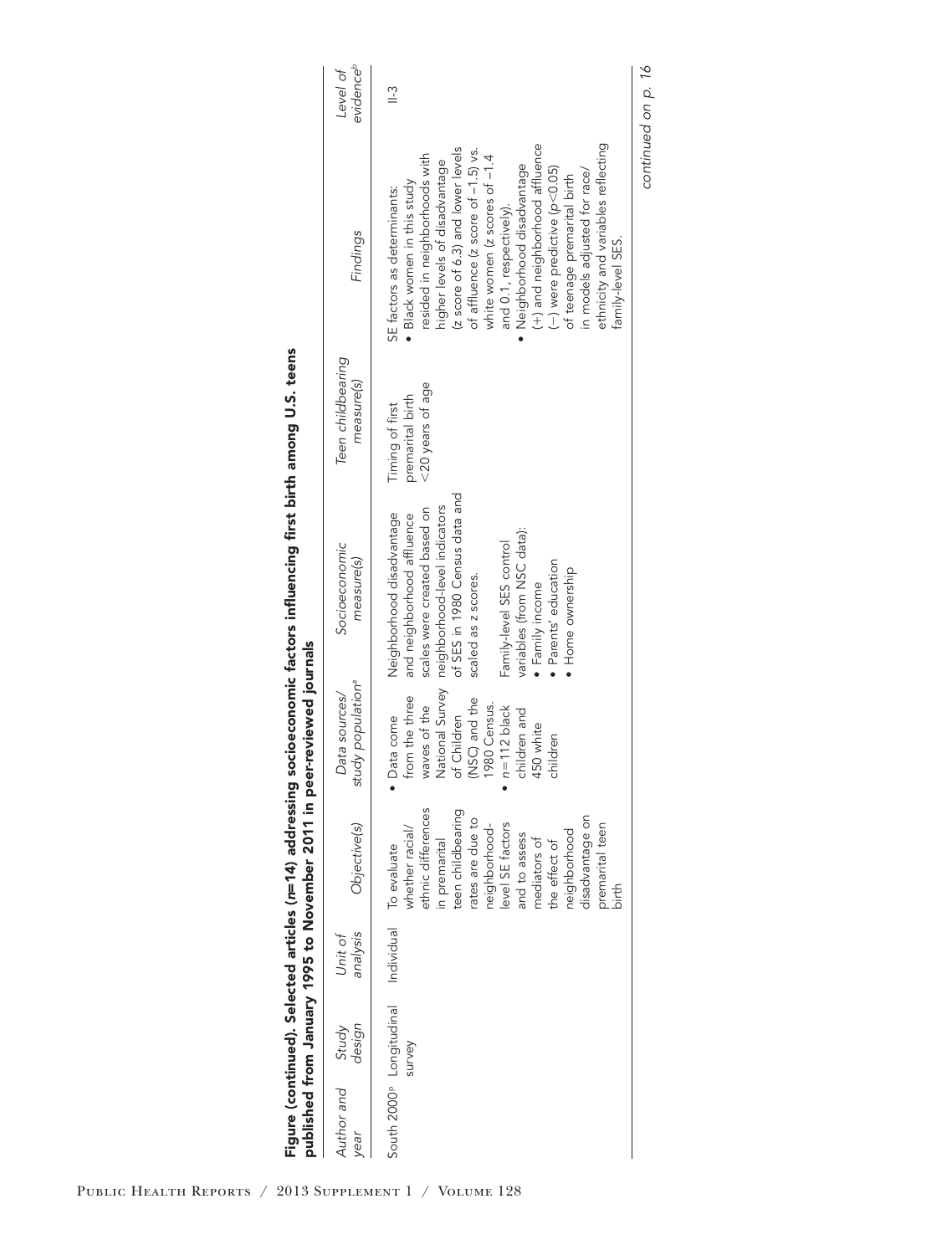| $\frac{1}{3}$              |             |
|----------------------------|-------------|
|                            |             |
|                            |             |
|                            |             |
|                            |             |
|                            |             |
| 14) addressin.             | r zu 1 In p |
| $5(7)$ s                   |             |
|                            |             |
|                            | ジット・・・      |
|                            |             |
|                            |             |
| Õ<br>CÕ<br>Figur<br>n<br>. | publishe    |

| analysis<br>Unit of | Objective(s)                                                                                                                                                                                    | study population <sup>a</sup><br>Data sources/                                                                                                                                                                                                                    | Socioeconomic<br>measure(s)                                                                                                                                                                                                                                                                                                                                                               | Teen childbearing<br>measure(s)                                                                                                                                                                  | Findings                                                                                                                                                                                                                                                                                                                                                                                                                                                                                                                                                                                                                                                                                                                                                                                                                                                                                             | evidenceb<br>Level of |
|---------------------|-------------------------------------------------------------------------------------------------------------------------------------------------------------------------------------------------|-------------------------------------------------------------------------------------------------------------------------------------------------------------------------------------------------------------------------------------------------------------------|-------------------------------------------------------------------------------------------------------------------------------------------------------------------------------------------------------------------------------------------------------------------------------------------------------------------------------------------------------------------------------------------|--------------------------------------------------------------------------------------------------------------------------------------------------------------------------------------------------|------------------------------------------------------------------------------------------------------------------------------------------------------------------------------------------------------------------------------------------------------------------------------------------------------------------------------------------------------------------------------------------------------------------------------------------------------------------------------------------------------------------------------------------------------------------------------------------------------------------------------------------------------------------------------------------------------------------------------------------------------------------------------------------------------------------------------------------------------------------------------------------------------|-----------------------|
| Individual          | racial composition<br>teen childbearing<br>and poverty as<br>neighborhood<br>black females<br>influences on<br>metropolitan<br>To compare<br>among                                              | Dynamics with<br>from a special<br>version of the<br>metropolitan<br>n=940 black<br>census-tract<br>Panel Study<br>Data come<br>appended<br>of Income<br>emales<br>data.                                                                                          | Neighborhood type was based<br>on percentage of people living<br>Upper quartile of income-to-<br>below FPL, mean income, and<br>percentage of black residents.<br>· Mother finished high school<br>needs ratio (ratio of income<br>Household head works full-<br>Family-level characteristics:<br>Mother works full-time<br>to food needs)<br>time<br>$\bullet$<br>$\bullet$<br>$\bullet$ | Time to premarital<br>first birth at $<$ 20<br>years of age                                                                                                                                      | elevated rates of premarital birth<br>with racially mixed working-class<br>most segregated, predominantly<br>neighborhood (RR=1.4, p<0.05)<br>After adjusting for SE and other<br>Living in a segregated working-<br>both types of segregated black<br>p<0.01), as compared with the<br>reference group of teens living<br>highest rates of premarital first<br>in racially mixed working-class<br>among black teens, compared<br>p<0.05 for both comparisons)<br>black neighborhoods had the<br>a racially mixed working-class<br>was associated with a higher<br>neighborhoods (RR=1.5 and<br>teen birth rate than living in<br>· Teens living in the poorest,<br>working class) had similarly<br>births (risk ratio [RR] = 1.7,<br>family-level characteristics<br>neighborhoods (poor and<br>class black neighborhood<br>SE factors as determinants:<br>neighborhoods.<br>$\bullet$<br>$\bullet$ | $\frac{3}{1}$         |
| Neighbor-<br>hood   | various outcomes,<br>compare it with<br>including teen<br>neighborhood<br>neighborhood<br>Census-based<br>disorder and<br>To validate a<br>poverty as a<br>predictor of<br>measure of<br>births | Birth certificates<br>neighborhoods,<br>neighborhoods<br>(of 89 sampled)<br>Pennsylvania,<br>consisting of<br>Census data<br>6,107 street<br>observation<br>1998-2000<br>logs for 82<br>Pittsburgh,<br>1999-2000<br>2000 U.S.<br>during<br>blocks<br><b>Block</b> | items based on the presence<br>cigarette butts, litter or glass,<br>disorder index = sum of five<br>Percentage of families living<br>(1) or absence (0) of graffiti,<br>beer or alcohol containers,<br>and abandoned vehicles<br>· Neighborhood physical<br>From block observation:<br>From Census:<br>below FPL<br>$\bullet$                                                             | numerator was based<br>on birth certificates;<br>rate (among 13-to<br>1,000 population-<br>denominator was<br>based on Census<br>19-year-olds) per<br>level teen birth<br>Neighborhood-<br>data. | In a regression model adjusted for<br>ethnic composition, neighborhood<br>poverty and neighborhood racial/<br>physical disorder was significantly<br>associated with higher teen birth<br>SE factors as determinants:<br>rates.                                                                                                                                                                                                                                                                                                                                                                                                                                                                                                                                                                                                                                                                      | $\frac{3}{1}$         |

continued on p. 17 *continued on p. 17*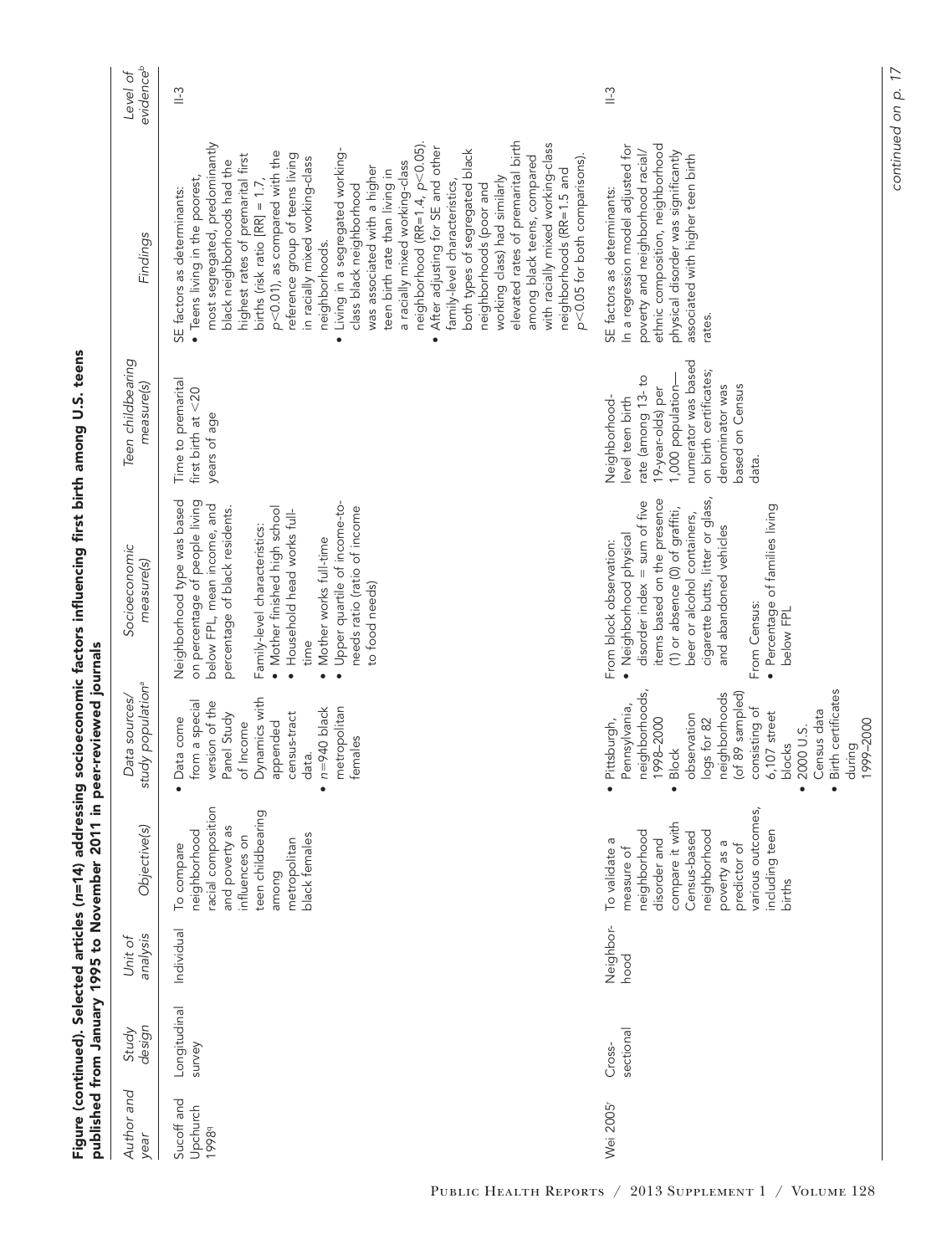| socioeconomic factors influencing first birth among U.S. teens<br>published from January 1995 to November 2011 in peer-reviewed journals<br>Figure (continued). Selected articles (n=14) addressing                                                                                                                                                                                                                                                                                                                        |
|----------------------------------------------------------------------------------------------------------------------------------------------------------------------------------------------------------------------------------------------------------------------------------------------------------------------------------------------------------------------------------------------------------------------------------------------------------------------------------------------------------------------------|
| °The U.S. Preventive Services Task Force rankings applicable to these studies included II–2 and II–2. We applied these rankings as follows: II–2 for well-designed cohort or case-control studies and II–3 for evidence<br>In summarizing articles, we followed authors' conventions in describing race/ethnicity; i.e., we did not want to assume that the use of white in one article was equivalent to NHW in another.<br>comparable with that of multiple time series or dramatic results in uncontrolled experiments. |
| 'Blake BJ, Bentov L. Geographical mapping of unmarried teen births and selected sociodemographic variables. Public Health Nurs 2001;18:33-9.<br>Bickel R, Weaver S, Williams T, Lange L. Opportunity, community, and teen pregnancy in an Appalachian state. J Educ Res 1997;90:175-81.                                                                                                                                                                                                                                    |
| °Campa MI, Eckenrode JJ. Pathways to intergenerational adolescent childbearing in a high-risk sample. J Marriage Family 2006;68:558-72.                                                                                                                                                                                                                                                                                                                                                                                    |
| Dehlendorf C, Marchi K, Vittinghoff E, Braveman P. Sociocultural determinants of teenage childbearing among Latinas in California. Matern Child Health J 2010;14:194-201.<br>'Adams J, Weakliem DL. August B. Hollingshead's "four-factor index of social status": from unpublished paper to citation classic. Yale J Sociol 2011;8:11-20.                                                                                                                                                                                 |
| "Driscoll AK, Sugland BW, Manlove J, Papillo AR. Community opportunity, perceptions of opportunity, and the odds of an adolescent birth. Youth Soc 2005;37:33-61.                                                                                                                                                                                                                                                                                                                                                          |
| Gest SD, Mahoney JL, Cairns RB. A developmental approach to prevention research: configural antecedents of early parenthood. Am J Community Psychol 1999;27:543-65.                                                                                                                                                                                                                                                                                                                                                        |
| Stevens G, Cho JH. Socioeconomic indexes and the new 1980 census occupational classification scheme. Soc Sci Res 1985;14:142-68.                                                                                                                                                                                                                                                                                                                                                                                           |
| YGold R, Kawachi I, Kennedy BP, Lynch JW, Connell FA. Ecological analysis of teen birth rates: association with community income and income inequality. Matern Child Health J 2001;5:161-7.                                                                                                                                                                                                                                                                                                                                |
| females aged 15-19 years: 1985, 1990, and 1995. Am J Public Health 2000;90:1421-5.<br>Hogan DP, Sun R, Cornwell GT. Sexual and fertility behaviors of American                                                                                                                                                                                                                                                                                                                                                             |
| Kirby D, Coyle K, Gould JB. Manifestations of poverty and birthrates among young teenagers in California zip code areas. Fam Plann Perspect 2001;33:63-9.<br>Manlove J. The influence of high school dropout and school disengagement on the risk of school-age pregnancy. J Res Adolesc 1998;8:187-220.                                                                                                                                                                                                                   |
| Massey DS, Shibuya K. Unraveling the tangle of pathology: the effect of spatially concentrated joblessness on the well-being of African Americans. Soc Sci Res 1995;24:352-66.                                                                                                                                                                                                                                                                                                                                             |
| "South SJ, Baumer EP. Deciphering community and race effects on adolescent premarital childbearing. Social Forces 2000;78:1379-407.                                                                                                                                                                                                                                                                                                                                                                                        |
| Sucoff CA, Upchurch DM. Neighborhood context and the risk of childbearing among metropolitan-area black adolescents. Am Soc Rev 1998;63:571-85.                                                                                                                                                                                                                                                                                                                                                                            |
| Wei E, Hipwell A, Pardini D, Beyers JM, Loeber R. Block observations of neighbourhood physical disorder are associated with neighbourhood crime, firearm injuries and deaths, and teen births. J Epidemiol<br>Community Health 2005;59:904-8.                                                                                                                                                                                                                                                                              |
| NHW = non-Hispanic white                                                                                                                                                                                                                                                                                                                                                                                                                                                                                                   |
| $SE = 50$ cioeconomic                                                                                                                                                                                                                                                                                                                                                                                                                                                                                                      |
| SES = socioeconomic status                                                                                                                                                                                                                                                                                                                                                                                                                                                                                                 |

NELS:88 = National Education Longitudinal Study of 1988

NELS:88 = National Education Longitudinal Study of 1988

 $FPL =$  federal poverty level NHB = non-Hispanic black

FPL = federal poverty level NHB = non-Hispanic black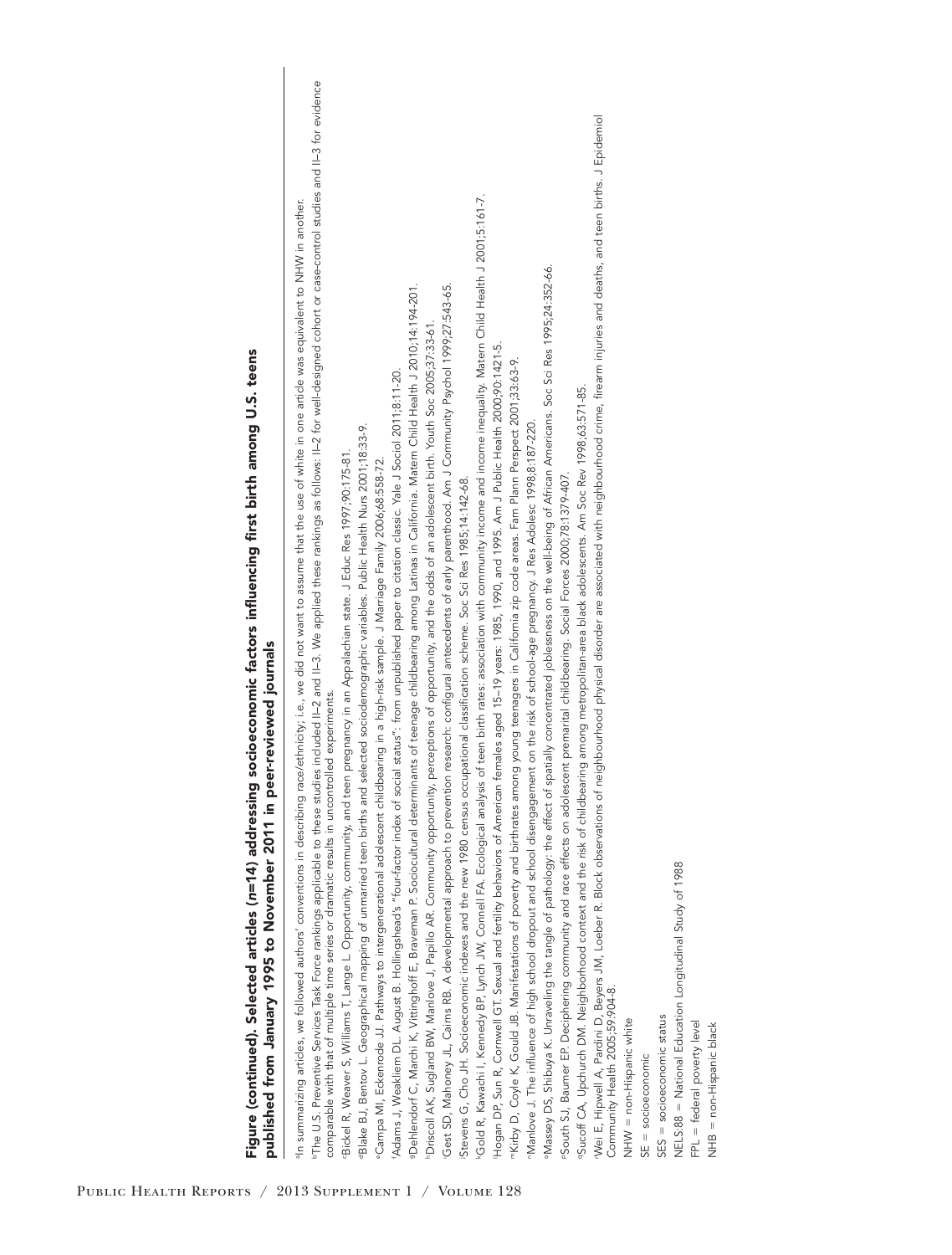predictive of teen motherhood even among participants with personal assets that were protective against teen birth, such as popularity.

In a cross-sectional analysis of data from the National Survey of Family Growth, Hogan et al. used retrospective event history data from 4,653 women to construct fertility behaviors of teen women, finding that parental education was inversely associated with initiating sexual intercourse, becoming pregnant, and giving birth.<sup>26</sup>

*Analyses of community-level socioeconomic influences***.** Of the eight studies that focused on community-level influences, five included only community-level measures of socioeconomic influences on teen pregnancy;<sup>22,24,27,29,30</sup> the remaining three included both community- and family-level measures.<sup>12-14</sup>

In a cross-sectional analysis of Census data and National Center for Health Statistics birth data from 414 populous U.S. counties, Gold and colleagues sought to determine whether county-level per capita income (PCI) and income inequality were associated with teen birth rates, independently of counties' racial/ ethnic composition. They found that, for birth rates among teens aged 15–17 years, lower PCI and greater income inequality were associated with higher rates regardless of the county's racial/ethnic composition. For birth rates among teens aged 18–19 years, lower PCI was uniformly associated with higher rates, and higher income inequality was associated with higher birth rates only in counties with the lowest proportions of black teens.<sup>29</sup>

Bickel et al. conducted a cross-sectional analysis to explore contextual factors as determinants of countylevel teen birth rates in 55 Appalachian counties in West Virginia. They constructed a composite measure of whether counties were traditional or "modern" (i.e., departing from traditional Appalachian community characteristics) that included seven county-level factors, such as percentage urban and percentage of high school graduates who began college, with higher values indicating more modern settings. County-level average wage was inversely associated, and unemployment rate was positively associated, with county-level teen birth rates. Modern communities had higher teen birth rates.<sup>22</sup>

Kirby and colleagues conducted a cross-sectional analysis of birth certificate and Census data for 1,192 California ZIP Codes, using a variety of ZIP Code-level measures to examine the effects of socioeconomic and other factors on birth rates among teens aged 15–17 years. They found that higher percentages of the population living below the federal poverty level, lower percentages of adults with a college degree, and higher percentages of employed males were positively associated with higher teen birth rates at the ZIP Code level. Associations with teen birth rates varied somewhat by racial/ethnic group. For example, whereas higher percentages of employed Hispanic males were positively associated with Hispanic teen birth rates, lower percentages of NHW employed males were associated with higher NHW teen birth rates.<sup>27</sup>

In an unadjusted cross-sectional analysis of birth certificate and Census data from 81 Dallas County, Texas, ZIP Codes, Blake and Bentov found that, at the ZIP Code level, low median income, high percentage of households receiving public assistance, high percentage of people aged  $\geq$  25 years with  $\leq$ 9 years of education, and high percentage of people aged  $\geq 25$  years with 9–12 years of education who did not graduate from high school were each associated with elevated birth rates among unmarried teens.<sup>24</sup>

Wei et al. conducted a cross-sectional analysis of the association of neighborhood physical disorder (an indicator of community resources) and teen birth rates in 82 Pittsburgh, Pennsylvania, neighborhoods. Neighborhood physical disorder was assessed at the streetblock level ( $n=6,107$  blocks) using a standardized data collection tool that relied on systematic observation of the presence of graffiti, beer or alcohol containers, cigarette butts, litter or glass, and abandoned vehicles. In a multivariable model adjusted for neighborhood racial/ ethnic composition and poverty, physical disorder was associated with higher teen birth rates.30

In a study of community-level influences that included family-level measures, Sucoff and Upchurch used data from a special version of the Panel Study of Income Dynamics (PSID) that appended censustract data to individual records to compare neighborhood racial composition and poverty as influences on timing of childbearing among black teens living in metropolitan areas. Their analysis, which was limited to 940 black females, found that (*1*) teens living in the poorest, most segregated, predominantly black neighborhoods and (*2*) teens living in segregated, predominantly black working-class neighborhoods experienced shorter times to teen birth, as compared with the reference group of teens living in racially mixed working-class neighborhoods. The analysis was adjusted for several family-level characteristics known to be associated with teen childbearing and provided evidence that, for metropolitan black teens, segregation may exert a stronger influence on timing of teen birth than poverty. $12$ 

Massey and Shibuya used PSID data with appended Census data to analyze the socioeconomic effects of concentrated male joblessness on the odds of teen childbearing and marriage among 779 African Ameri-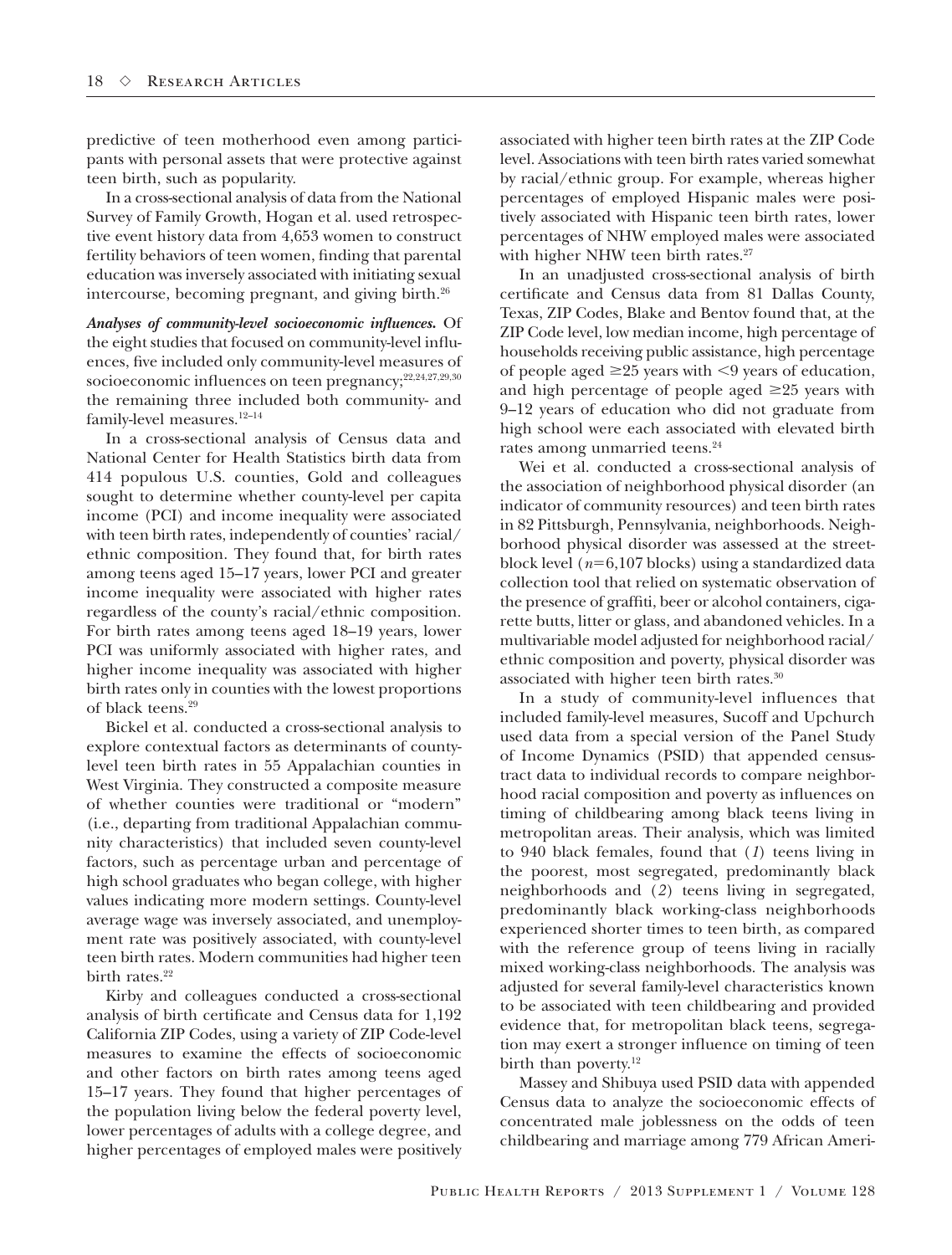can women. After adjusting for relevant individual- and family-level variables, they found that growing up in a family with a low income-to-needs-ratio was associated with higher odds of teen birth. There was also a marginally significant  $(p=0.08)$  inverse association between census-tract percentage of jobless men and odds of teen birth. The authors interpreted this finding as evidence that concentrated male joblessness does not contribute to high birth rates among African American teens. Other findings led them to conclude that male joblessness does, however, lead to higher birth rates among unmarried women.<sup>13</sup>

South and Baumer analyzed data from the National Survey of Children, a three-wave nationally representative longitudinal survey that oversampled black children, to evaluate whether racial differences in rates of premarital teen childbearing are due to neighborhoodlevel socioeconomic factors. They found that, among 112 black children and 450 white children who were followed to adulthood, black women resided in neighborhoods with qualitatively higher levels of disadvantage and lower levels of affluence (two distinct scales based on Census data). Both scales were predictive of shorter time to teenage premarital birth in models adjusted for race/ethnicity and family-level SES. Much of the influence of neighborhood-level socioeconomic factors appeared to be mediated by teen attitudes toward childbearing and by peer influences.<sup>14</sup>

*Analyses of socioeconomic influences operating at multiple levels***.** Manlove evaluated school dropout (an individuallevel socioeconomic measure), school resources (a school-level measure based on percentage of students receiving subsidized lunches), and SES (a family-level measure based on income, occupation, and education) as predictors of teen birth. Using data from 8,223 teen women enrolled in the National Education Longitudinal Study of 1988 (NELS:88), a nationally representative cohort study of students who were in eighth grade in 1988, the author found that, among white and Hispanic teens (but not black teens), school dropout was predictive of teen birth. Among Hispanic teens, higher family SES was inversely associated with teen birth. Among black teens, higher family SES was positively associated with teen birth; however, attendance at a private school, which could reflect higher family SES as well as school-level influences, was inversely associated with teen birth. Among white teens, but not black or Hispanic teens, attending a more highly resourced school (whether it was public or private) was inversely associated with teen birth.<sup>28</sup>

## **Socioeconomic factors as moderators or mediators of other effects on teen childbearing**

Two studies looked at socioeconomic factors not as determinants of teen childbearing, but rather as influences that could mediate or moderate the effect of other important variables.<sup>25,31</sup>

*Intergenerational effect of teen motherhood.* Being the daughter of a mother who gave birth as a teen is generally considered to be a risk factor for teen birth.<sup>16</sup> Campa and Eckenrode analyzed data from a 19-year cohort study of Generation 2 (G2) infants (including 152 females) delivered by Generation 1 (G1) pregnant women. They found that, for daughters of unmarried G1 adolescent mothers, the intergenerational effect of having an adolescent mother on teen childbearing was neither explained by the G1 mother's family-level prebirth SES (measured with an adapted version of the Hollingshead Index $34$ ) nor by the G1 mother's education level during pregnancy. Rather, it appeared to be mediated by the G2 daughter's early sexual debut, which was, in turn, associated with characteristics of the home environment (e.g., lack of a father figure residing in the home). $31$ 

*Teens' educational expectations***.** In a study that included both family- and community-level measures of socioeconomic influences, Driscoll et al. used data from 5,650 female NELS:88 participants in combination with linked Census data to create a measure of community opportunity (a composite based on percentages of adults on public assistance, adults employed, adults possessing a college degree, and other factors). For teens from advantaged, high-opportunity communities, having high educational expectations was not associated with teen birth. However, for those with low family-level SES who resided in low-opportunity communities, high educational expectations were protective against teen birth.25

#### **Summary**

All 12 studies that considered socioeconomic factors as influences on teen childbearing (rather than as moderators or mediators of other effects) reported at least one statistically significant association relating low SES, underemployment, low income, low education levels, neighborhood disadvantage, neighborhood physical disorder, or neighborhood-level income inequality to teen birth. Few reported associations contradicted this pattern. One exception—the finding of Kirby et al. that higher employment rates were associated with higher teen birth rates<sup>27</sup>—has been noted previously in the literature. Higher employment rates can serve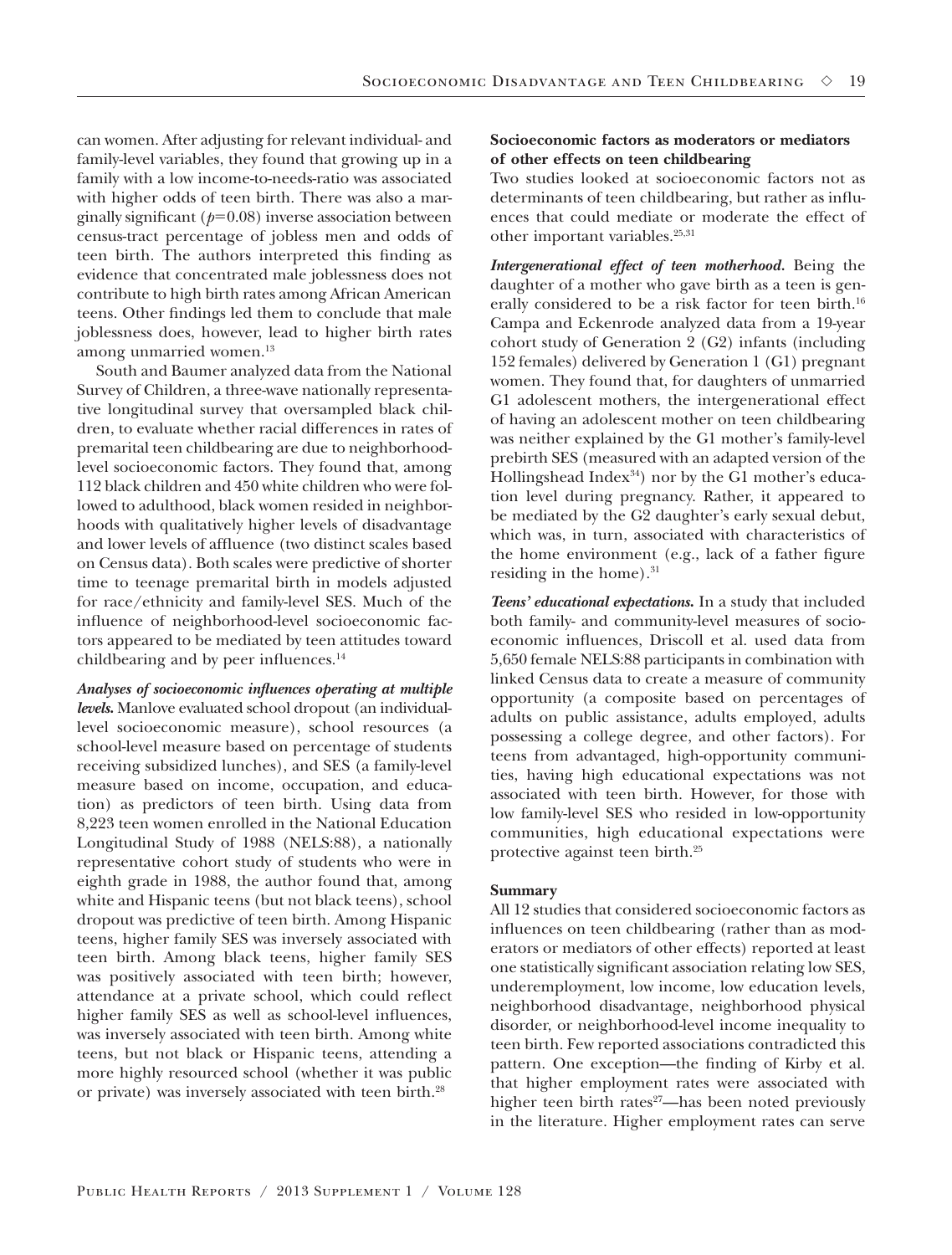as proxies for reduced parental monitoring, a factor that may contribute to teen birth rates.16 Additionally, none of the findings of Manlove were uniform across racial/ethnic groups, $28$  and the author found that, among black teens, higher family SES was positively associated with teen birth. Massey and Shibuya found that higher census-tract percentages of jobless men were associated with lower odds of teen birth, but only after adjusting for several important individual- and family-level socioeconomic influences.<sup>13</sup> Finally, one of the two studies that considered socioeconomic factors as moderators or mediators of other effects found family- and community-level socioeconomic factors to be important moderators of the protective effect of teens' educational expectations.25

## **DISCUSSION**

The findings of this review suggest that unfavorable socioeconomic conditions experienced at the community and family levels affect teens' sexual health behaviors and, in turn, contribute to the high number of teen births in the U.S. One theory is that, unlike their more advantaged counterparts, disadvantaged young women may not perceive early childbearing as an obstacle to a bright future; indeed, they may perceive it as one of few viable paths to adulthood.35,36 It is worth noting that the findings of some studies have challenged this theory, including one study in our review.<sup>14</sup> While our review focuses specifically on socioeconomic conditions, a focus on sexual health acknowledges the complex interconnections among developmental, relational, and community influences, $37,38$  and it is clear that socioeconomic factors represent but one set of influences on teen birth rates. Nevertheless, they may be particularly powerful, as compared with other influences.39

Despite growing consensus that individual-, peer-, family-, community-, school-, and policy-level factors jointly influence health outcomes, $16,40$  only five of the 14 studies in our review measured socioeconomic factors at multiple levels. We recommend that future research into social determinants of sexual health include multiple levels of measurement whenever possible.40 For example, community-level variables can be incorporated by linking individual-level datasets with U.S. Census data, as was done in four studies in our review.12–14,25

Studies in this review tended to include African American, NHW, and/or Latina teens, and a few focused on a specific racial/ethnic group. As noted previously, a large body of work has been conducted to test the hypotheses of Wilson<sup>10,11</sup> regarding early

childbearing among the urban poor, many of whom are African American. The study by Sucoff and Upchurch,<sup>12</sup> which examined the role of racial segregation on the risk of childbearing among urban African American teens, is an outstanding example of such an analysis, as are the studies by South and Baumer<sup>14</sup> and Massey and Shibuya.13 Similar efforts need to be undertaken to examine the root causes of teen childbearing in other contexts (e.g., in rural and suburban areas) and for other racial/ethnic groups. For example, Wingo et al. recently commented on the dearth of knowledge regarding determinants of higher teen birth rates among American Indian/Alaska Natives,<sup>41</sup> and Dehlendorf et al. noted that it is not yet understood why teen birth rates are declining relatively slowly among Latinas.<sup>23</sup>

#### **Limitations**

This review was subject to several limitations. For one, it excluded qualitative studies. Qualitative research can yield valuable insights on how socioeconomic disadvantage contributes to teen sexual health. Additionally, although we focused on determinants of becoming a teen mother, there is much to be learned from the literature on determinants of (*1*) teen pregnancy (regardless of whether a teen birth occurred) and (*2*) repeat pregnancy and birth among teen mothers. The latter topic is salient given recent statistics on repeat teen births: of the 370,000 teen births in 2010, 20.6% were second or subsequent births for the teen mother. 1 A review focused on social determinants of repeat pregnancy and birth would make a valuable contribution to the literature.

### **CONCLUSIONS**

Interventions that address socioeconomic influences at multiple levels (e.g., individual, family, and community) could positively affect large numbers of teens and contribute to the elimination of disparities in teen childbearing. Growing research on structural and multilevel interventions for human immunodeficiency virus prevention, while inconclusive, shows promise and should provide important lessons for researchers studying teen pregnancy and birth.<sup>42</sup> The field of public health cannot take on this challenge single-handedly. Effective collaborations with other sectors (e.g., education and housing) are vital to ensure that the underlying social determinants of sexual health are addressed. Collaborative efforts, including those based on positive youth development approaches, which seek to provide young people with opportunities and positive experiences,<sup>43</sup> can build capacity in communities to evaluate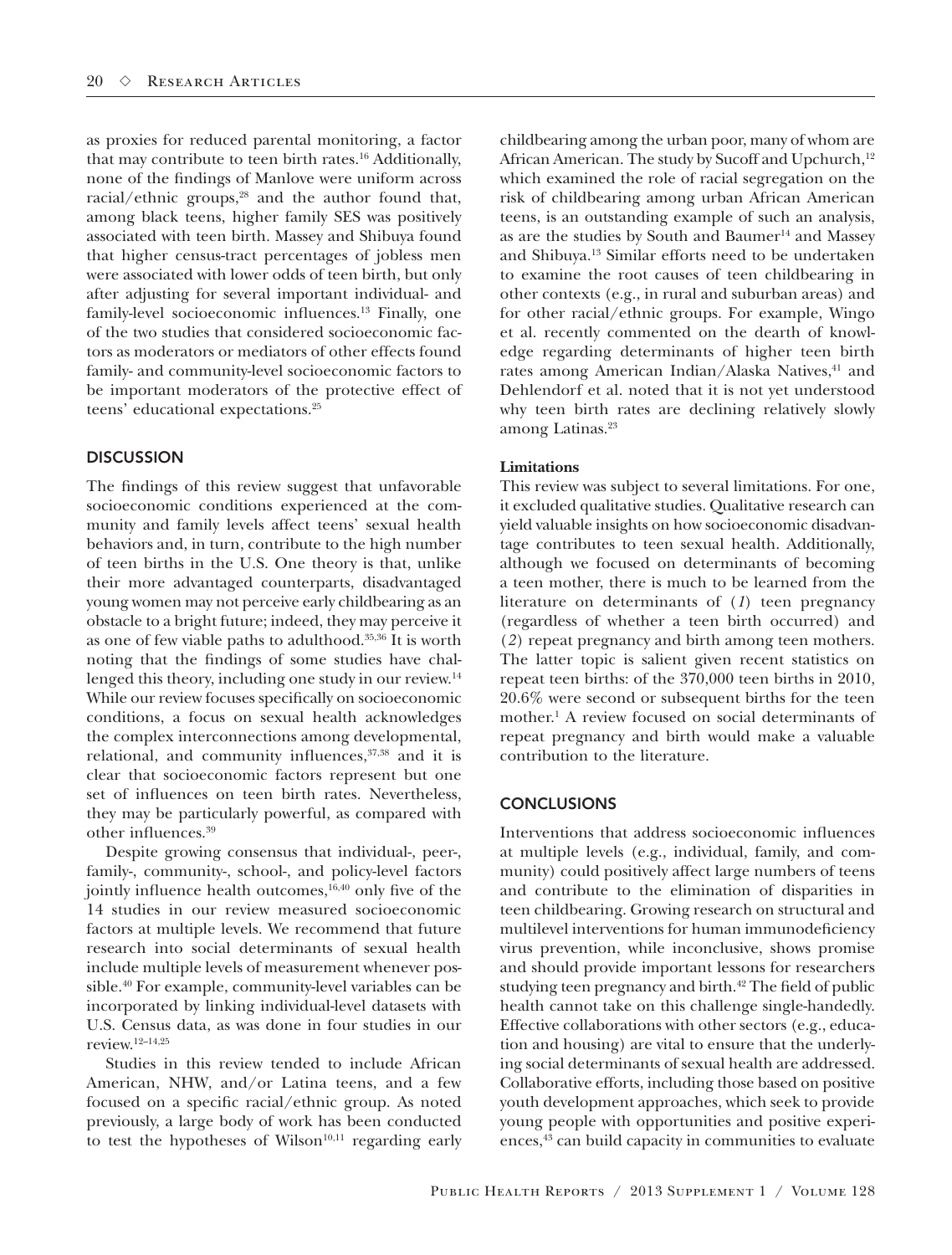and address the root causes of high teen birth rates. Finally, access to evidence-based sex education and family planning services (including contraception) should be considered in the development of interventions to address socioeconomic influences regarding teen childbearing.44 Broadened access to family planning through Medicaid family planning waivers and other federal or state subsidies has benefited teens (and older women) and reduced unintended pregnancy and birth rates,45–47 and shows how increasing access to services can have a positive effect on teen birth rates.

The findings and conclusions in this article are those of the authors and do not necessarily represent the official position of the Centers for Disease Control and Prevention

#### REFERENCES

- 1. Hamilton BE, Martin JA, Ventura SJ. Births: preliminary data for 2010. Natl Vital Stat Rep 2011 Nov 17;60:1-25.
- Kearney MS. Teen pregnancy prevention. In: Levine PB, Zimmerman DJ, editors. Targeting investments in children: fighting poverty when resources are limited. Chicago: University of Chicago Press; 2010. p. 221-47.
- 3. Korenman S, Fales S. The socioeconomic effects of teenage childbearing: a review of the recent literature. Report to the Bureau of Maternal, Infant, and Reproductive Health, New York City Department of Health and Mental Hygiene. New York: Baruch College, City University of New York, School of Public Affairs; 2011.
- 4. Mathews TJ, MacDorman MF. Infant mortality statistics from the 2006 period linked birth/infant death data set. Natl Vital Stat Rep 2010 Apr 30;58:1-32.
- Martin IA, Hamilton BE, Sutton PD, Ventura SJ, Mathews TJ, Osterman MJK. Births: final data for 2008. Natl Vital Stat Rep 2010 Dec 8;59:1-72.
- 6. World Health Organization. Health topics: sexual health [cited 2012 Nov 18]. Available from: URL: http://www.who.int/topics /sexual\_health/en
- 7. Mathews TJ, Sutton PD, Hamilton BE, Ventura SJ. State disparities in teenage birth rates in the United States. NCHS Data Brief No. 46. Hyattsville (MD): National Center for Health Statistics (US); 2010.
- 8. Ventura SJ, Mathews TJ, Hamilton BE, Sutton PD, Abma JC. CDC health disparities and inequalities report—United States, 2011: adolescent pregnancy and childbirth—United States, 1991–2008. MMWR Morb Mortal Wkly Rep 2011;60(Suppl):105-8.
- 9. Centers for Disease Control and Prevention (US). Establishing a holistic framework to reduce inequities in HIV, viral hepatitis, STDs, and tuberculosis in the United States: an NCHHSTP white paper on social determinants of health, 2010. Atlanta: CDC, National Center for HIV/AIDS, Viral Hepatitis, STD, and TB Prevention (US); 2010.
- 10. Wilson WJ. When work disappears: the world of the new urban poor. New York: Knopf; 1996.
- 11. Wilson WJ. The truly disadvantaged: the inner city, the underclass, and public policy. Chicago: University of Chicago Press; 1987.
- 12. Sucoff CA, Upchurch DM. Neighborhood context and the risk of childbearing among metropolitan-area black adolescents. Am Soc Rev 1998;63:571-85.
- 13. Massey DS, Shibuya K. Unraveling the tangle of pathology: the effect of spatially concentrated joblessness on the well-being of African Americans. Soc Sci Res 1995;24:352-66.
- 14. South SJ, Baumer EP. Deciphering community and race effects on adolescent premarital childbearing. Social Forces 2000;78:1379-407.
- 15. South SJ, Crowder KD. Neighborhood effects on family formation: concentrated poverty and beyond. Am Soc Rev 1999;64:113-32.
- 16. Moore KA, Miller BC, Glei D, Morrison DR. Adolescent sex, contraception, and childbearing: a review of recent research. Washington: Child Trends, Inc.; 1995.
- 17. Leventhal T, Brooks-Gunn J. The neighborhoods they live in: the effects of neighborhood residence on child and adolescent outcomes. Psychol Bull 2000;126:309-37.
- 18. Harris RP, Helfand M, Woolf SH, Lohr KN, Mulrow CD, Teutsch SM, et al. Current methods of the US Preventive Services Task Force: a review of the process. Am J Prev Med 2001;20(3 Suppl):21-35.
- 19. MANILA Consulting Group, Inc. Family planning methodology outreach. Report prepared for the Division of Reproductive Health, Centers for Disease Control and Prevention (US). McLean (VA): MANILA Consulting Group, Inc.; 2011.
- 20. Dormire SL, Yarandi H. Predictors of risk for adolescent childbearing. Appl Nurs Res 2001;14:81-6.
- 21. Liao HH, Wang H, Laymon P. Predicting teen live birth rates using selected census-derived indicators, Lancaster County, South Carolina, 1990. J Public Health Manag Pract 1999;5:21-2.
- 22. Bickel R, Weaver S, Williams T, Lange L. Opportunity, community, and teen pregnancy in an Appalachian state. J Educ Res 1997;90:175-81.
- 23. Dehlendorf C, Marchi K, Vittinghoff E, Braveman P. Sociocultural determinants of teenage childbearing among Latinas in California. Matern Child Health J 2010;14:194-201.
- 24. Blake BJ, Bentov L. Geographical mapping of unmarried teen births and selected sociodemographic variables. Public Health Nurs 2001;18:33-9.
- 25. Driscoll AK, Sugland BW, Manlove J, Papillo AR. Community opportunity, perceptions of opportunity, and the odds of an adolescent birth. Youth Soc 2005;37:33-61.
- 26. Hogan DP, Sun R, Cornwell GT. Sexual and fertility behaviors of American females aged 15–19 years: 1985, 1990, and 1995. Am J Public Health 2000;90:1421-5.
- 27. Kirby D, Coyle K, Gould JB. Manifestations of poverty and birthrates among young teenagers in California zip code areas. Fam Plann Perspect 2001;33:63-9.
- 28. Manlove J. The influence of high school dropout and school disengagement on the risk of school-age pregnancy. J Res Adolesc 1998;8:187-220.
- 29. Gold R, Kawachi I, Kennedy BP, Lynch JW, Connell FA. Ecological analysis of teen birth rates: association with community income and income inequality. Matern Child Health J 2001;5:161-7.
- 30. Wei E, Hipwell A, Pardini D, Beyers JM, Loeber R. Block observations of neighbourhood physical disorder are associated with neighbourhood crime, firearm injuries and deaths, and teen births. J Epidemiol Community Health 2005;59:904-8.
- 31. Campa MI, Eckenrode JJ. Pathways to intergenerational adolescent childbearing in a high-risk sample. J Marriage Family 2006;68:558-72.
- 32. Gest SD, Mahoney JL, Cairns RB. A developmental approach to prevention research: configural antecedents of early parenthood. Am J Community Psychol 1999;27:543-65.
- 33. Stevens G, Cho JH. Socioeconomic indexes and the new 1980 census occupational classification scheme. Soc Sci Res 1985;14:142-68.
- 34. Adams J, Weakliem DL, August B. Hollingshead's "four-factor index of social status": from unpublished paper to citation classic. Yale J Sociol 2011;8:11-20.
- 35. Burton LM. Teenage childbearing as an alternative life-course strategy in multigeneration black families. Human Nature 1990;1:123-43.
- Furstenberg FF Jr. As the pendulum swings—teenage childbearing and social concern. Family Relations 1991;40:127-38.
- 37. Douglas JM Jr. Advancing a public health approach to improve sexual health in the United States: a framework for national efforts. Paper presented at the International Perspectives on Sexual Health National HIV Prevention Conference; 2011 Aug 16; Atlanta.
- 38. Centers for Disease Control and Prevention (US). A public health approach for advancing sexual health in the United States: rationale and options for implementation. Meeting report of an external consultation. Atlanta: CDC; 2010.
- 39. Frieden TR. A framework for public health action: the health impact pyramid. Am J Public Health 2010;100:590-5.
- 40. Braveman PA, Cubbin C, Egerter S, Chideya S, Marchi KS, Metzler M, et al. Socioeconomic status in health research: one size does not fit all. JAMA 2005;294:2879-88.
- 41. Wingo PA, Lesesne CA, Smith RA, de Ravello L, Espey DK, Arambula Solomon TG, et al. Geographic variation in trends and characteristics of teen childbearing among American Indians and Alaska natives, 1990–2007. Matern Child Health J 2011;16:1779-90.